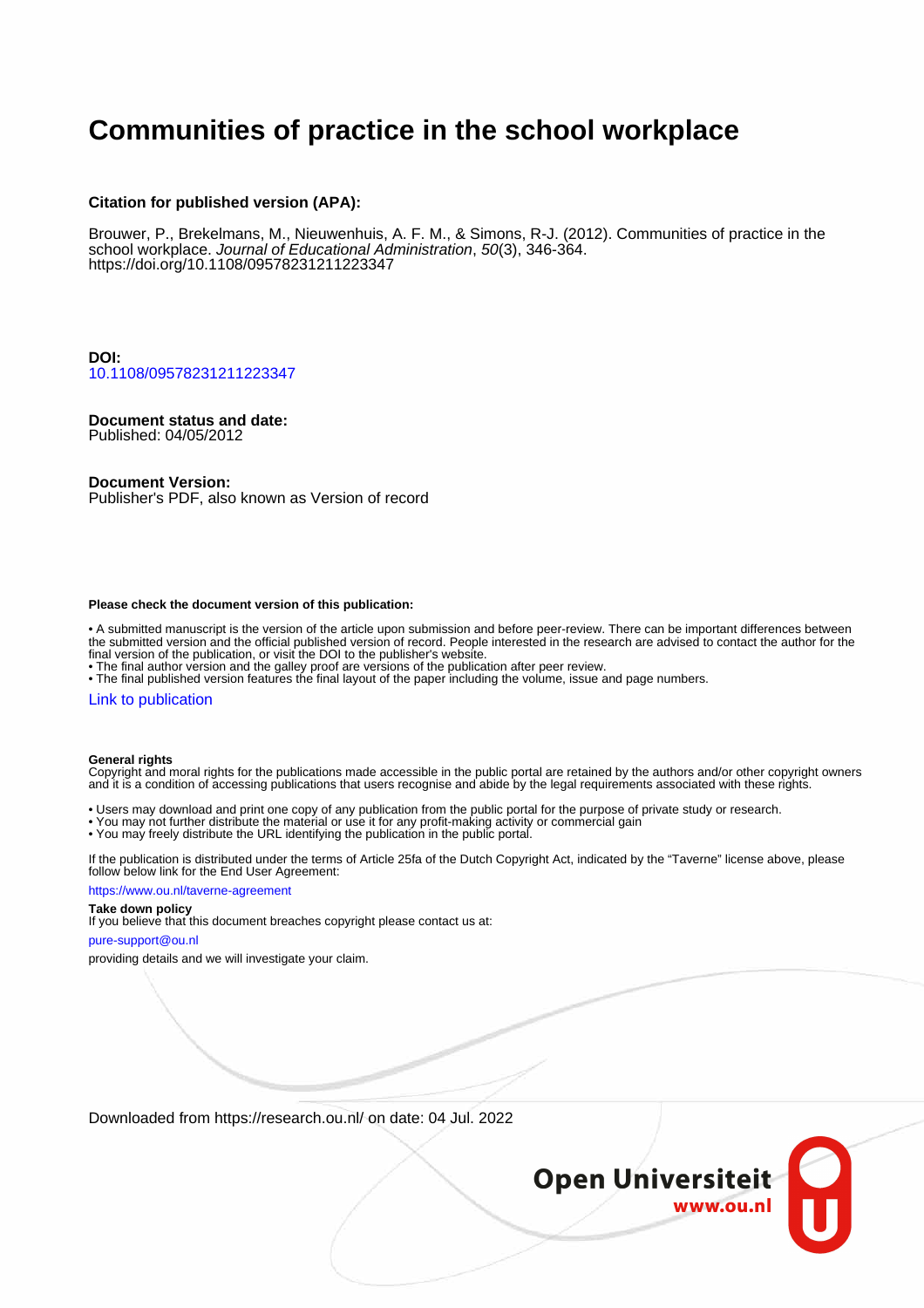# *<u><b>eemeraldinsight</u>*



# **Journal of Educational Administration**

Communities of practice in the school workplace Patricia Brouwer Mieke Brekelmans Loek Nieuwenhuis Robert-Jan Simons

### **Article information:**

To cite this document:

Patricia Brouwer Mieke Brekelmans Loek Nieuwenhuis Robert-Jan Simons, (2012),"Communities of practice in the school workplace", Journal of Educational Administration, Vol. 50 Iss 3 pp. 346 - 364 Permanent link to this document:

<http://dx.doi.org/10.1108/09578231211223347>

Downloaded on: 26 March 2017, At: 00:59 (PT) References: this document contains references to 45 other documents. To copy this document: permissions@emeraldinsight.com The fulltext of this document has been downloaded 1883 times since 2012\*

## **Users who downloaded this article also downloaded:**

(2014),"Developing strategies for communities of practice", International Journal of Educational Management, Vol. 28 Iss 6 pp. 751-764 http://dx.doi.org/10.1108/IJEM-07-2013-0105

(2008),"Improved organizational performance through communities of practice", Journal of Knowledge Management, Vol. 12 Iss 1 pp. 106-118 http://dx.doi.org/10.1108/13673270810852421

Access to this document was granted through an Emerald subscription provided by emerald-srm:302097 []

# **For Authors**

If you would like to write for this, or any other Emerald publication, then please use our Emerald for Authors service information about how to choose which publication to write for and submission guidelines are available for all. Please visit www.emeraldinsight.com/authors for more information.

### **About Emerald www.emeraldinsight.com**

Emerald is a global publisher linking research and practice to the benefit of society. The company manages a portfolio of more than 290 journals and over 2,350 books and book series volumes, as well as providing an extensive range of online products and additional customer resources and services.

Emerald is both COUNTER 4 and TRANSFER compliant. The organization is a partner of the Committee on Publication Ethics (COPE) and also works with Portico and the LOCKSS initiative for digital archive preservation.

\*Related content and download information correct at time of download.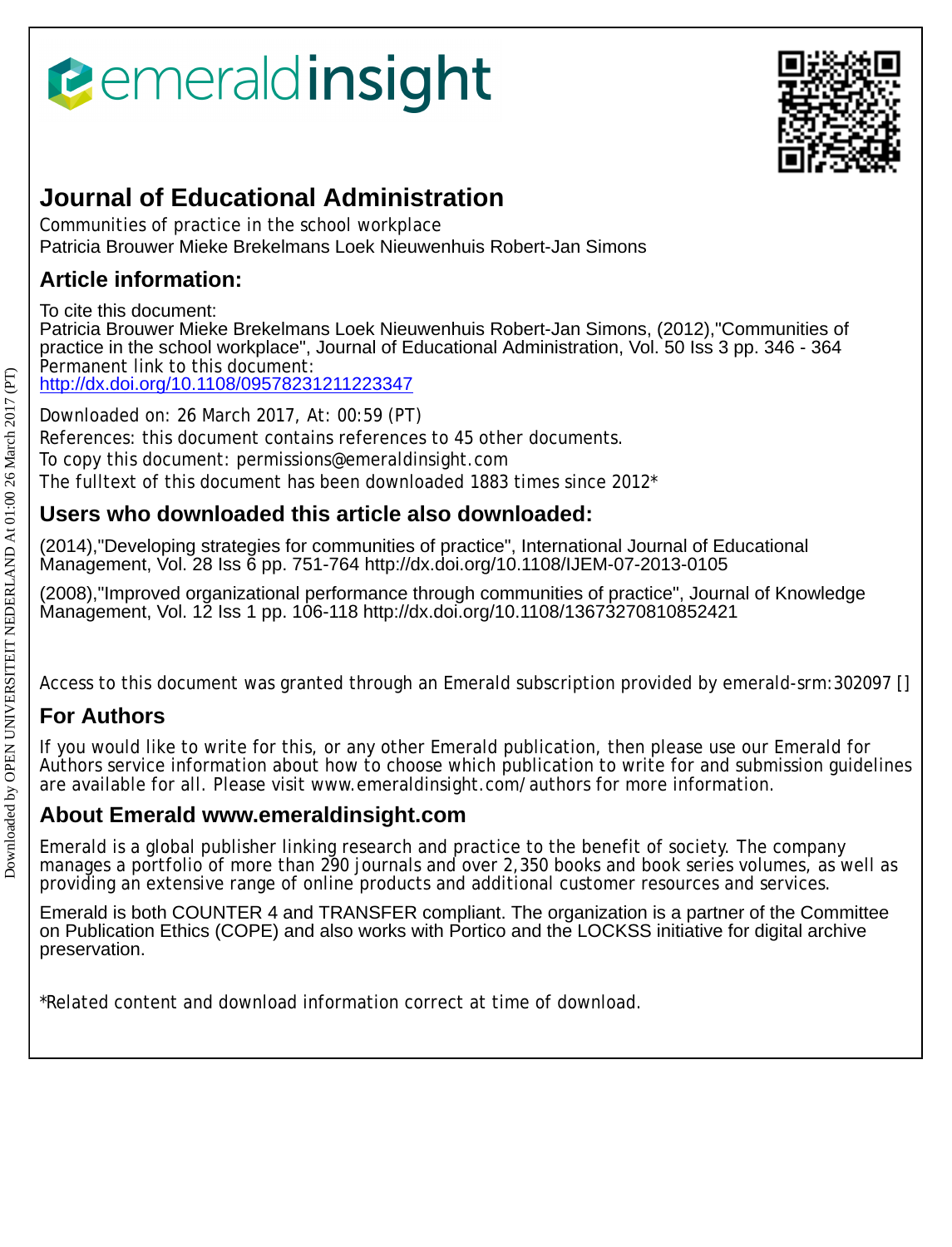

The current issue and full text archive of this journal is available at www.emeraldinsight.com/0957-8234.htm

JEA 50,3

### 346

Received 1 November 2010 Revised 14 January 2011 12 April 2011 19 June 2011 Accepted 20 June 2011

# Communities of practice in the school workplace

Patricia Brouwer

Centre for Expertise in Vocational Education and Training, Utrecht, The Netherlands

Mieke Brekelmans Faculty of Social and Behavioural Sciences, Utrecht University, Utrecht, The Netherlands

Loek Nieuwenhuis

Ruud de Moor Centre, Open University, Heerlen, The Netherlands, and

Robert-Jan Simons

Centre for Teaching and Learning, Utrecht University, Utrecht, The Netherlands

#### Abstract

Purpose – The first aim of this study is to explore to what extent communities of practice occur in the school workplace. The second aim is to explore the relation between communities of practice and diversity in composition of teacher teams.

Design/methodology/approach – Quantitative as well as qualitative data were gathered from seven teacher teams in a school for secondary education. Questionnaires and observation instruments were used to measure and analyze teacher teams' collaborative activities and diversity in composition.

Findings – Data suggest that communities of practice actually occur in the school workplace, but to a moderate extent. Also, communities of practice are related to four of the five diversity attributes that were investigated.

Research limitations/implications – The current study is a snapshot measurement of communities of practice. Future research is recommended to focus on the development of communities of practice in the school workplace by including longitudinal measurements.

Practical implications – Implications for teachers and administrators include follow-up activities aimed at stimulating and sustaining communities of practice as well as taking diversity considerations in team composition into account.

Originality/value – Studies suggest that a community is a promising context for embedding collaboration into the culture of the school. However, empirical research that focuses on communities in the school workplace seems largely absent. This study provides insight in the occurrence of communities of practice from two perspectives: the perception of community members and the observation from outsiders.

Keywords Communities, Secondary schools, Community of practice, Team composition, Team diversity, Teachers, The Netherlands

Paper type Research paper

The authors wish to acknowledge the work and contribution of their colleagues from the research team, namely Wilfried Admiraal, Sanne Akkerman, Jos Beishuizen, Marjolein Dobber, Rick de Graaff, Ditte Lockhorst, Albert Pilot, Inne Vandyck, Nico Verloop and Jan Vermunt. The authors would like to thank the teachers in this project, who gave their time generously. The authors would also like to thank the anonymous reviewers for their helpful comments on an earlier version of this manuscript. This research is funded by The Netherlands Organization for Scientific Research, Dutch Programme Council for Educational Research: 411-05-351.



Journal of Educational Administration Vol. 50 No. 3, 2012 pp. 346-364 q Emerald Group Publishing Limited 0957-8234 DOI 10.1108/09578231211223347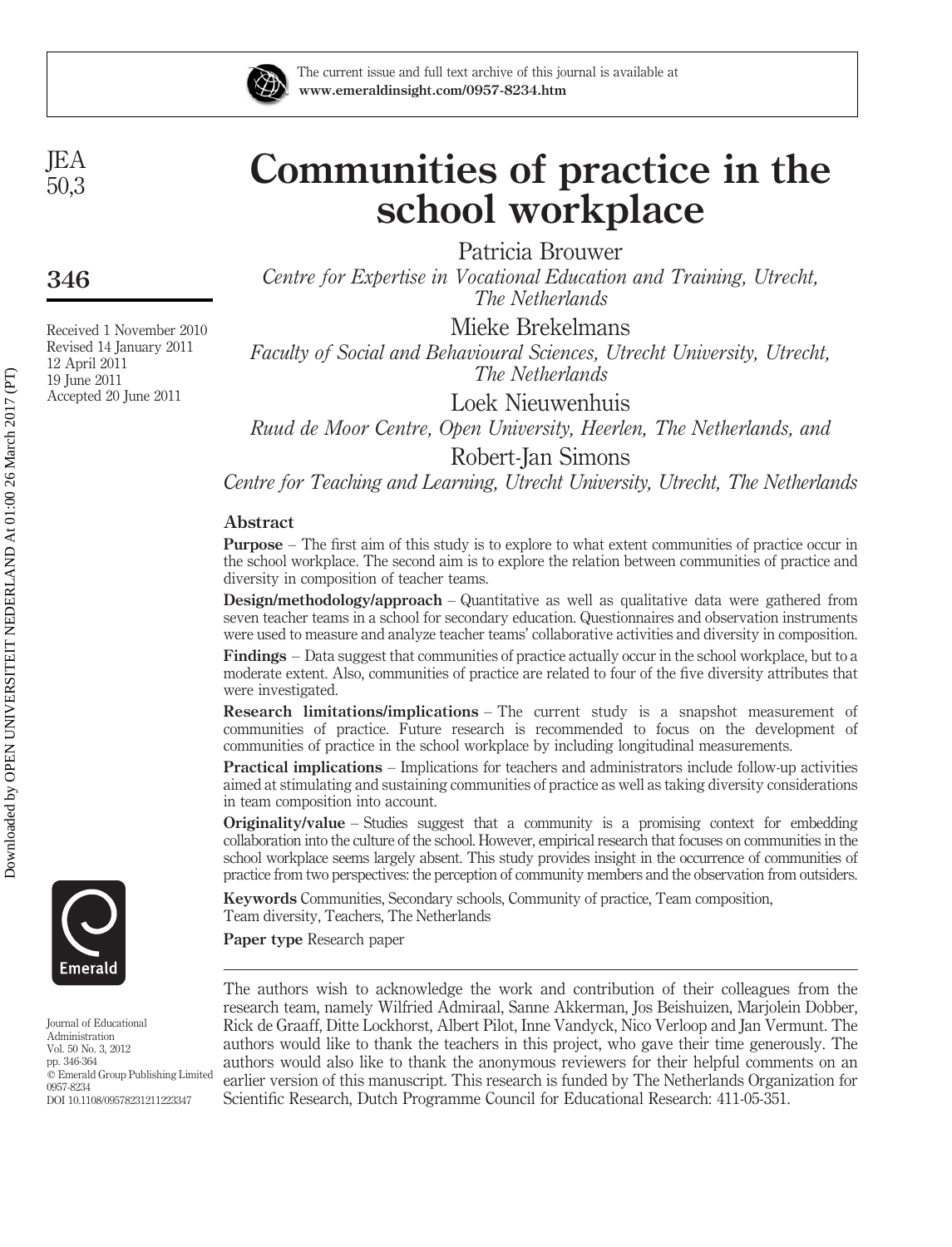#### Introduction

Internationally, schools for secondary education have seen themselves confronted with reforms pertaining to changing curriculum frameworks, new designs for teacher professional development and the changing role of teachers. More specifically, reforms that underlie the increase in collective action between teachers include collective teaching, coherence between subject areas, and distributed decision making. These reforms call for consultation and coordination between teachers. Teachers need to share responsibility and authority for decision-making about their common practices (Hargreaves and Dawe, 1990). Therefore, to deal with recent reforms and the accompanying complexity of work, ongoing collaboration between teachers has become more important.

In recent years, teacher collaboration has received more attention from scholars as teachers work in a less isolated manner nowadays (Hargreaves and Dawe, 1990). An array of scholars and reformers has called for the strengthening of collaboration between teachers by means of promoting communities of teachers in schools (Levine and Marcus, 2010; James et al., 2007). The term "communities of teachers' refers to 'teachers' collective engagement in sustained efforts to improve practices" (Louis et al., 1996, p. 758). An argument for promoting communities of teachers is that communities foster collaboration to be more than an occasional exchange between teachers. Communities embed teacher collaboration into the culture of the school (Vescio *et al.*, 2008), making collaboration expected, inclusive, genuine, and ongoing (Seashore et al., 2003). This is illustrated by a study by Bolam et al. (2005), in which teachers reported an increase in collaboration as they worked in communities. This evidence suggests that a community is a promising context for stimulating ongoing collaboration between teachers and embedding collaboration into the school culture.

Even though there is growing awareness of the potentially strong role of communities, the research base on communities of teachers is sparse (Imants, 2003; Westheimer, 1999). First, there seems to be a lack of conceptual clarity on communities of teachers (Westheimer, 1999; Vescio et al., 2008). Consequences are that concepts of community vary widely among scholars, also, there is little agreement among teachers and administrators as to whether teacher communities actually occur within their school. Second there seems to be an absence of empirical research about teacher communities in the school workplace (Westheimer, 1999). Hence, the first aim of this study is to explore whether and to what extent communities of teachers actually occur in the school workplace. To this end this study investigated to what degree teacher teams in secondary education demonstrated characteristics of a teacher community. Teacher teams are jointly responsible for the work of teaching as well as team performance (Main and Bryer, 2005). We used the conceptual framework of Wenger (1998), in which communities are defined along the dimensions mutual engagement, shared repertoire, and joint enterprise.

The second aim of this study is to explore the relation between diversity in team composition and teacher communities. Hence, we investigated whether there is a relation between teacher communities and diversity in team composition. Although many scholars have studied the relationship between team diversity and team functioning, few empirical studies have investigated the role of diversity in teacher teams in the school (Drach-Zahavy and Somech, 2002). Looking at the body of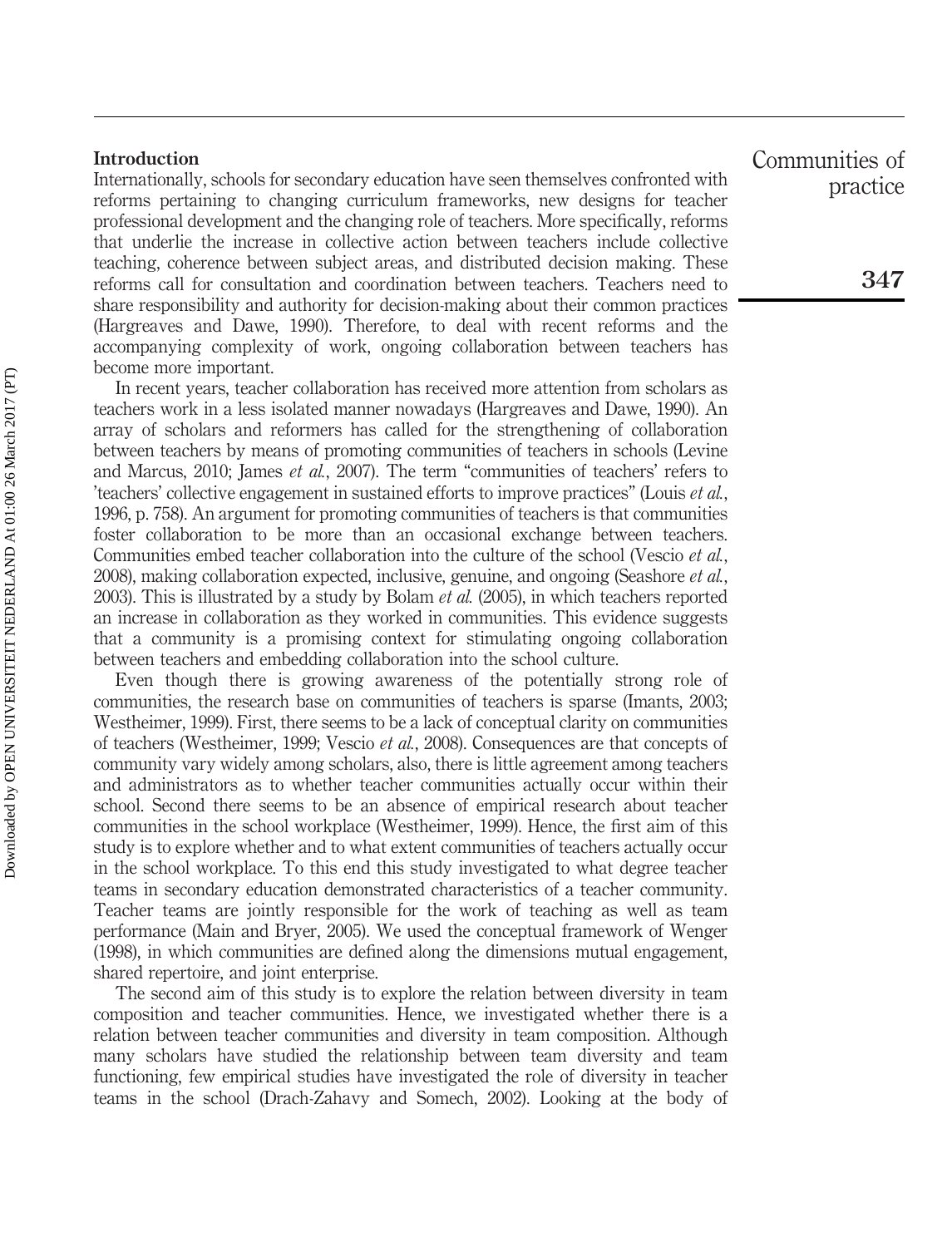literature, the educational context seems to be under-examined in studies about diversity in team composition.

Studies on team functioning and diversity in team composition have indicated the potential of diversity in team composition for team processes as well as for team outcomes. Meta-analytic studies by Horwitz and Horwitz (2007), Webber and Donahue  $(2001)$ , Stewart  $(2006)$ , Bowers *et al.*  $(2000)$  and review studies by Jackson  $(1996, 1992)$ show inconsistent findings with regard to the effect of diversity in teams. Scholars talk of the "double-edged sword" that is diversity. On the one hand, there is evidence for the value of diversity in team composition (Bowers *et al.*, 2000). The theoretical arguments supporting diversity focus on the creativity associated with diverse viewpoints and skill-sets in a team (Stewart, 2006). On the other hand, there is evidence for the positive effect on processes and outcomes of similarity in team composition (Bowers *et al.*, 2000). Arguments supporting similarity focus on the notion that highly similar people experience less conflict (Stewart, 2006). With regard to these ambiguous findings, scholars recommend not studying diversity not as a generic concept, but distinguishing between types of diversity. There is uncertainty with regard to which types of diversity are beneficial for team processes and outcomes (Stewart, 2006). To conclude, it seems that there is added value in distinguishing between different diversity types when studying diversity in the educational context.

#### Theoretical framework

Communities of teachers

Works by Quinn (1981, 1988) have developed a framework to understand social processes in teacher teams from a cultural perspective. Team culture is defined as a shared belief and value systems with regard to social reality including aims, decision-making processes, leadership style, evaluation and motivation (Shapira-Lishchinsky, 2009). Quinn distinguishes four team culture dimensions:

- (1)  $\textit{group}$ , which emphasizes the group and cooperation in decision-making;
- (2) developmental, which emphasizes innovation and creativity;
- (3) hierarchical, which emphasizes rules, stability and orderly decision-making processes; and
- (4) rational, which emphasizes productivity and efficiency, alongside planning and management according to targets.

The community of practice perspective provides opportunities to specifically identify the culture of practice (Wenger, 1998) of a teacher team. As teacher teams usually develop around a shared work objective (Skerrett, 2010), they are "about" something. The domain (topic of mutual interest, passion) of the team gives the team an identity, and the commitment to care for this domain gives it cohesiveness and intentionality (Wenger et al., 2002). Works by Jean Lave and Etienne Wenger have developed the concept of communities of practice to describe sites where people jointly construct, transform, conserve, and/or negotiate the meanings of practices (Lave and Wenger, 1991; Wenger, 1998; Wenger et al., 2002). Communities of practice are groups of people who share a concern or a passion for something they do and learn how to do it better as they interact regularly. Over time, community members develop a common sense of identity, they develop personal relationships and established ways of interacting and

JEA 50,3

348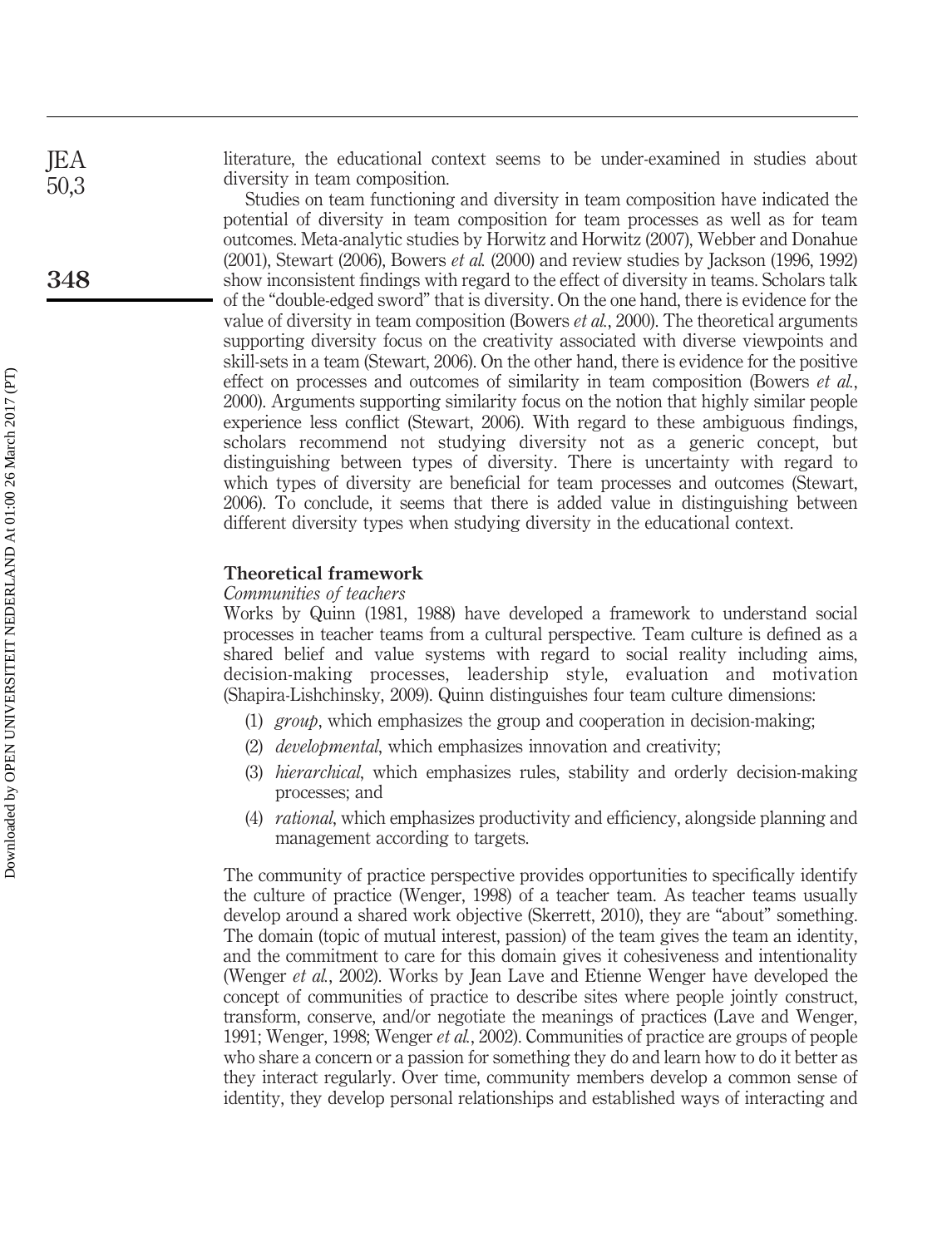they also develop a unique perspective on their topic as well as a body of common knowledge, practices and approaches. A community of practice defines itself along three dimensions, mutual engagement, shared repertoire, and joint enterprise (Wenger, 1998).

- (1) The mutual engagement binds members of the community together into a social entity. Mutual engagement creates relationships among members; it connects them in ways that can become deeper than more superficial similarities in terms of personal features or social categories. Being included in "what matters" in a group is a requirement for being engaged in a community's practice.
- (2) Community members develop a shared repertoire, a shared set of communal resources such as routines, words, tools, ways of doing things, stories, and concepts. The concepts, language and tools embody the history of the community and its perspective on the world. The repertoire of a community is a resource for the negotiation of meaning.
- (3) The joint enterprise is the collectively developed understanding of what the community is about. The joint enterprise is the result of a collective process of continuous negotiation and it creates among participants' relations of mutual accountability that become an integral part of the practice.

A practice-oriented conception of collaborative processes in teacher teams seems most suitable in this study. Hence, the conceptual framework of Wenger (1998) is used.

#### Degree of mutual engagement, shared repertoire, and joint enterprise

To investigate to what degree teacher teams demonstrate characteristics of a community of practice, a measurement-based approach is used. That is, the degree in which the dimensions of a community of practice are present was measured. However, there is no indication in the literature about where to draw an absolute standard as to what limited, moderate and strong (Admiraal and Lockhorst, 2010) degrees of mutual engagement, shared repertoire, and joint enterprise are. de Lima (1998) offers two possibilities for solving this problem. The first possibility is to draw a measure that is defined relative to a value judgment about what is limited, moderate or strong. The second possibility is to use a value abstracted from the data that are available as a standard for comparison and classification (de Lima, 1998).

The following research question was formulated:

RQ1. To what degree do teacher teams in a school for secondary education demonstrate mutual engagement, shared repertoire, and joint enterprise?

#### Diversity in team composition

The concept of diversity refers to the variation in team members' individual characteristics. Diversity is about the social composition of a team (Drach-Zahavy and Somech, 2002; Jackson, 1996). Frequently used categories of diversity are task-related diversity and relations-oriented diversity (Webber and Donahue, 2001). Task-related diversity attributes are specific skills and abilities needed to perform an educational job. Relations-oriented diversity attributes are innate team member characteristics (Drach-Zahavy and Somech, 2002; Jackson, 1996). Theoretical notions regarding diversity and similarity in team composition imply that task-related diversity will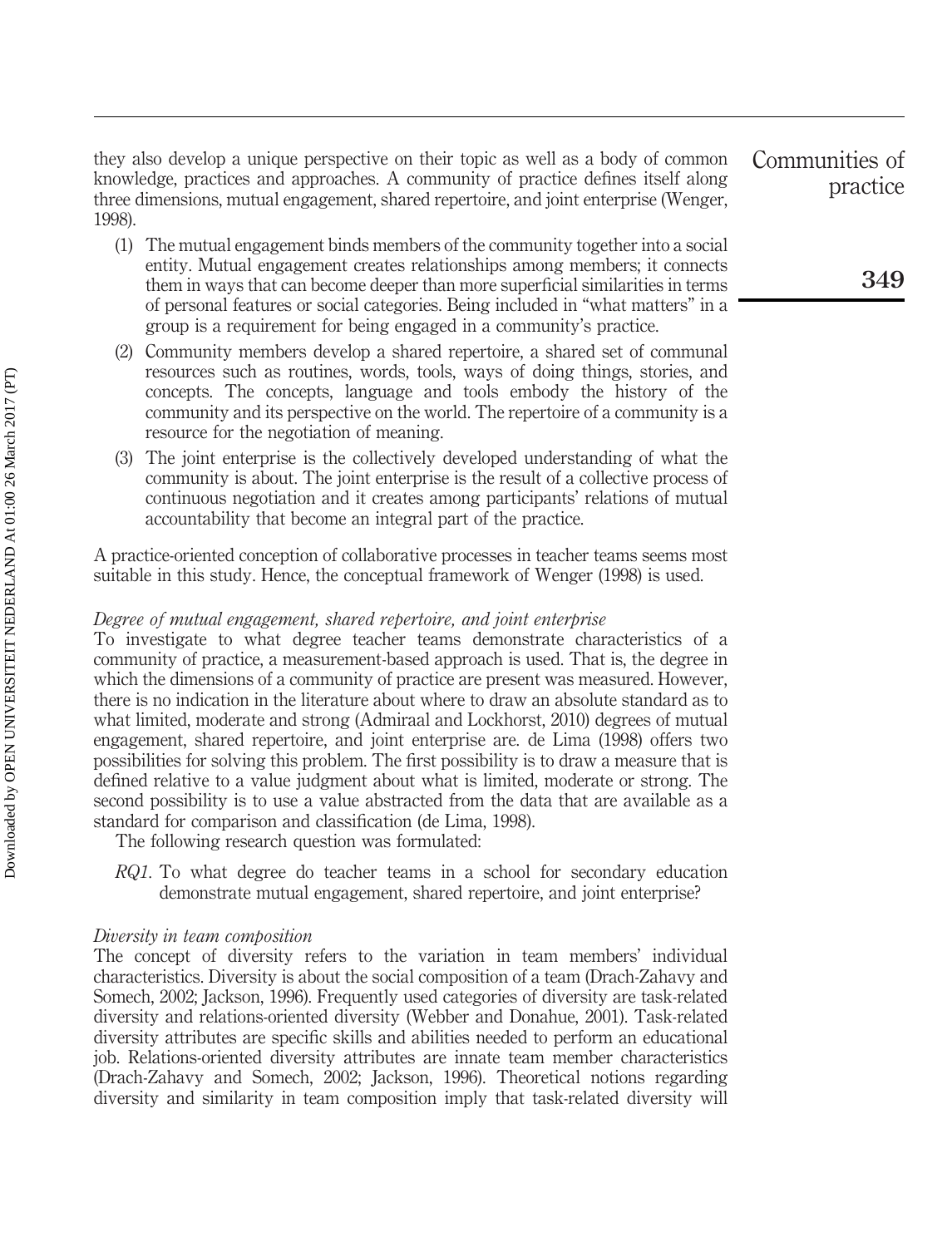increase positive team functioning because it broadens the resources of the team that are relevant to task performance and increases its ability to engage in more complex problem-solving (Webber and Donahue, 2001), and that relations-oriented diversity will hamper successful team functioning. That is because relations-oriented diversity triggers stereotypes that influence the way team members think and feel about themselves as well as others on the team (Drach-Zahavy and Somech, 2002; Horwitz and Horwitz, 2007). Relations-oriented similarity, on the other hand, leads to attraction among team members, as a result of which team members experience more cohesion (Webber and Donahue, 2001). Studies on diversity, however, do not provide consistent empirical support for these theoretical notions.

Even though studies on diversity in team composition show inconsistent findings (e.g. Horwitz and Horwitz, 2007), scholars have demonstrated that diversity in team composition can have an effect on team outcomes as well as on team processes (e.g. Quinn and Restine, 1996). For instance, Jackson (1996) and Webber and Donahue (2001) indicate that diversity has important consequences for team processes including communication patterns, distribution of resources, decision-making, cohesion, and problem solving. Based on these studies, we expect diversity in team composition to also have consequences for collaborative processes between teachers. In other words, we expect diversity in team composition to have consequences for the degree of mutual engagement (i.e. through team processes related to cohesiveness, social support and friendship coalitions), degree of shared repertoire (i.e. through team processes related to communication patterns and the establishment of roles), and degree of joint enterprise (i.e. through team processes related to the acquisition of knowledge and resource distribution) that teacher teams in the school workplace demonstrate.

Until recently, little consideration has been given to the idea that various diversity attributes may operate differently in their impact on team functioning. As a reaction to this, scholars have advised that researchers should stop treating diversity as a generic concept because not all types of diversity will have a positive outcome on team performance (Webber and Donahue, 2001; Horwitz and Horwitz, 2007; Jackson, 1996). The main suggestion coming from these studies is that the content of diversity needs to be specified when it is studied. Hence, in this study we distinguish the following task-related as well as relations-oriented diversity attributes.

Task-related diversity attributes are:

- Diversity in educational level: refers to the mix of educational background of team members. This mix might enhance the breadth of perspectives, cognitive resources, and overall problem-solving capacity of the team since teachers from different educational backgrounds carry not only different knowledge but also different vocabularies, cognitive patterns and styles (Drach-Zahavy and Somech, 2002). This premise was not empirically supported in the study of Drach-Zahavy and Somech (2002).
- Diversity in tenure: refers to diversity in years on the job. Some found that diversity in tenure was positively related to successful outcomes due to the combination of experience of the long tenured with the openness and new ideas of novices. Others found negative effects of tenure diversity. It can lead to dissimilarities in attitudes and experience which may cause varied outlooks that are difficult to reconcile (Drach-Zahavy and Somech, 2002).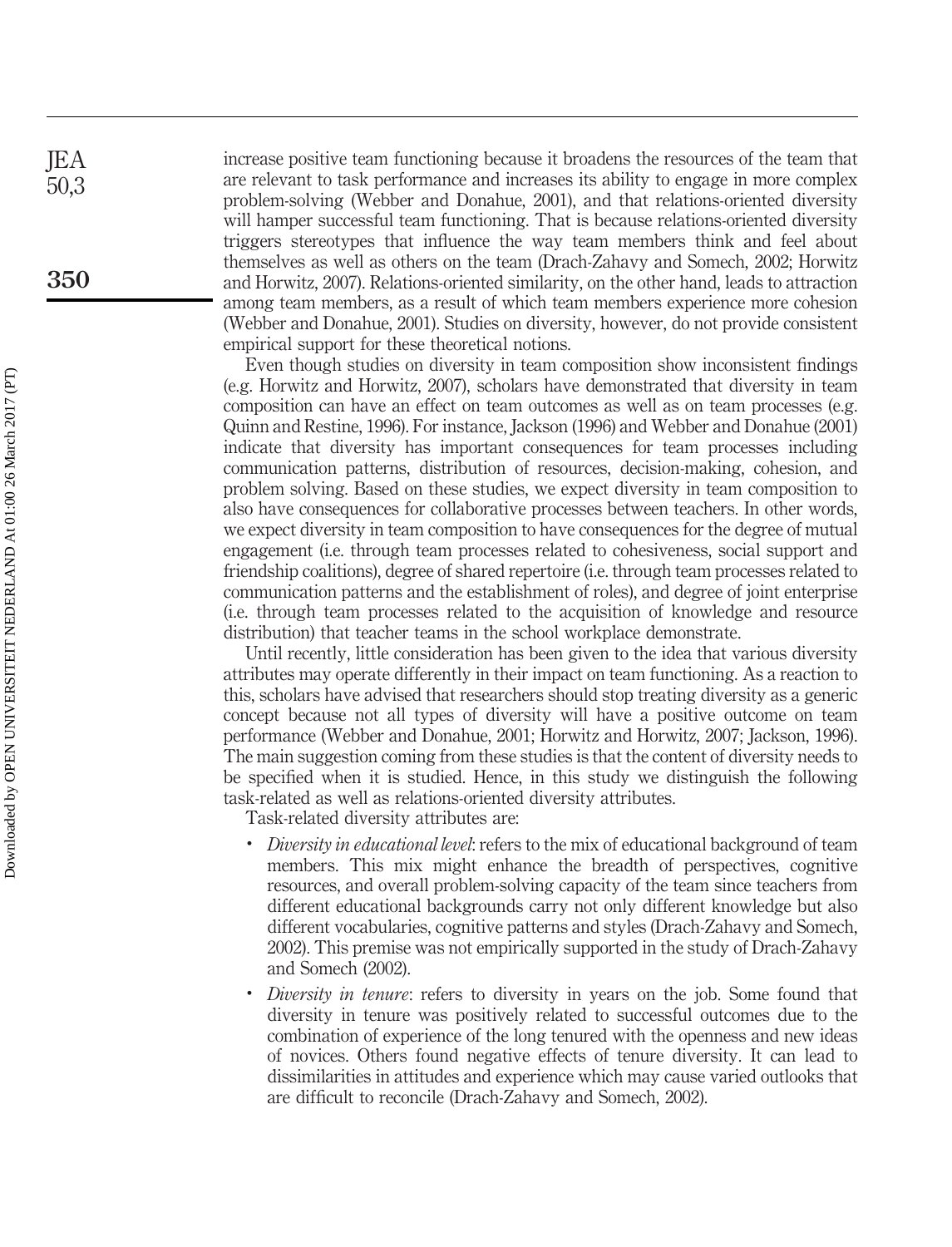. Diversity in occupational experience: refers to diversity in years of work in the educational occupation (Drach-Zahavy and Somech, 2002). Communities of

Studies do not seem to report about any empirical data on diversity in occupational experience.

Relations-oriented diversity attributes are:

- *Diversity in gender*: the mix of males and females in the team. The mix can hinder performance because of underlying conventions that stimulate the way team members feel, think, and interact (Drach-Zahavy and Somech, 2002). Gender diversity can result in conflict (Horwitz and Horwitz, 2007).
- . Diversity in age: diversity of ages within a team. Studies indicate that interpersonal relations and interaction patterns that result from age stereotyping determine what information is available to the team, what information is addressed in the team and who has the most influence in decision making process (Turner, 1987).

There are no empirical data on age diversity (Drach-Zahavy and Somech, 2002). The following research question was formulated:

RQ2. To what degree is there a relation between task-related and relations-oriented diversity in teacher team composition and degree of mutual engagement, degree of shared repertoire, and degree of joint enterprise?

#### Material and methods

As a community of practice of teachers is a relatively new and complex concept, quantitative as well as qualitative data were collected, analyzed and interpreted to investigate the same underlying phenomenon (Leech and Onwuegbuzie, 2009). Data from seven teacher teams (72 teachers) in one school were gathered within a period of three months during the school year of 2008-2009.

#### Participants

Participant selection was based on theoretical sampling (Eisenhardt, 1989). We aimed for participants who reflected the characteristics as identified in the theoretical framework, i.e. the opportunity for ongoing collaboration and diversity in team composition. The first criterion was interdependence between teachers. This criterion was based on the assumption that ongoing collaboration requires interdependence (Little, 1990). That is, in the case of interdependence, two or more teachers have indirect control over outcomes, depending on their actions and the actions of other team members (Weick, 1979). As a result, teachers have to collaborate with each other on an ongoing basis. The second criterion was interdisciplinarity of teacher teams. This criterion was based on the reasoning that when teaming is based on interdisciplinarity with regard to subject matter, teachers with various professional and demographic backgrounds are grouped together. This resulted in the choice of a school for secondary education, which satisfied both criteria.

#### Setting

The setting of this study is a school for secondary education, located in a large city in The Netherlands. The seven teacher teams that participated in this study are 351

practice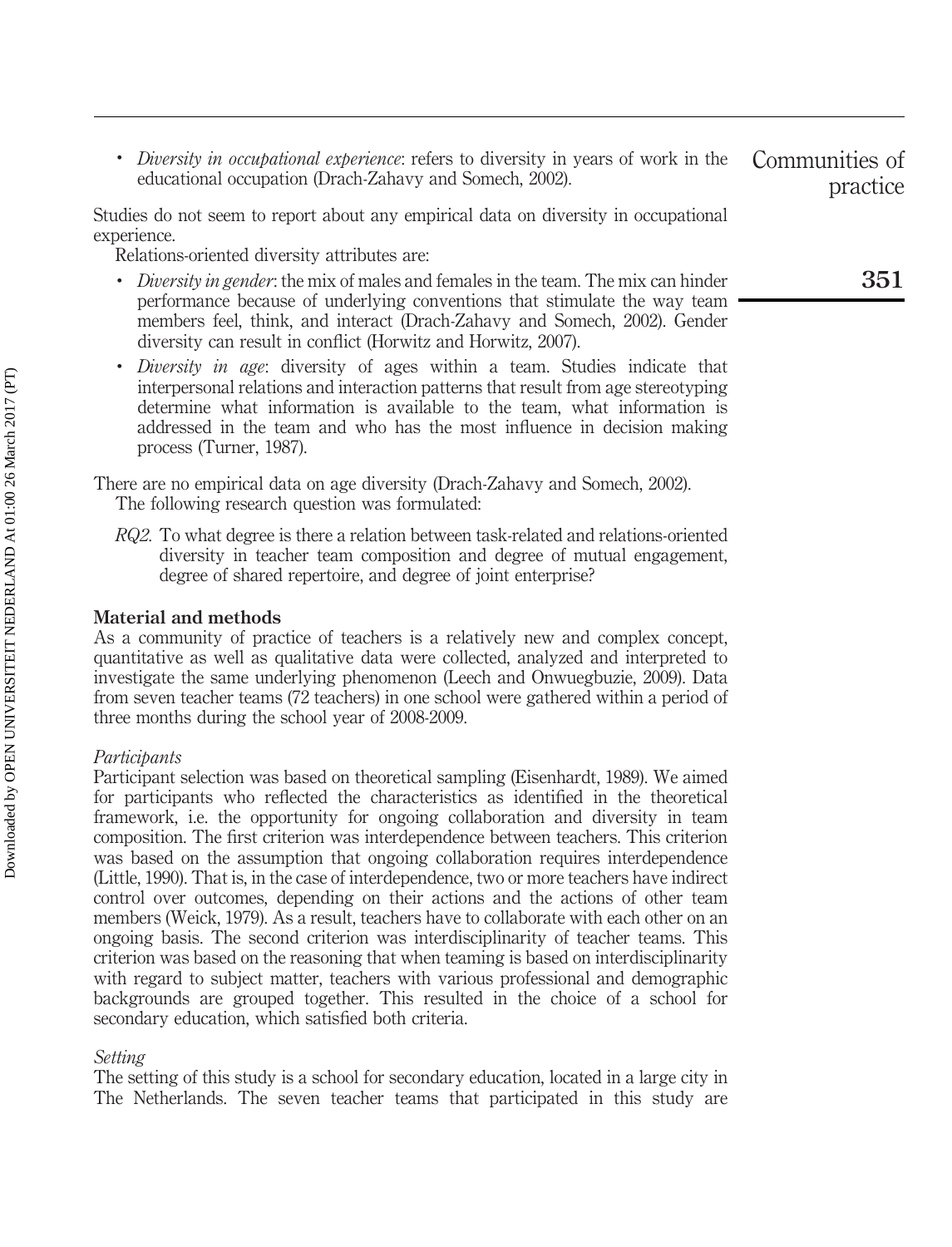self-directive and responsible for approximately 100 students from one grade-level. Each team operates in its own learning domain: an open, multifunctional space where students work mainly in small groups. In the learning domains, students are educated by means of team teaching. Team teaching is a type of education in which multiple teachers work together while providing and organizing education (Main and Bryer, 2005). Consistent with the school's philosophy that teachers need to be present and accessible for colleagues and others (e.g. parents), each team has its own team room. In this team room there are facilities for preparing lessons and correcting assignments. Each team leader has a private office close to the learning domain. Team composition and team leadership are determined by the school's management. The position of team leader is a middle management function that involves additional responsibilities such as performance interviews with team members. Each team meets twice a week. On Tuesday afternoons, teams hold meetings in which they discuss students and the organization of the teaching. This team meeting is chaired by the team leader. On Thursday afternoons teams meet to develop thematic lesson material. These meetings are chaired by the "education architect", a member of the team who is officially trained in developing thematic lesson material.

#### Instrumentation and analysis

Degree of mutual engagement, shared repertoire, and joint enterprise. To measure the degree of mutual engagement, degree of shared repertoire and degree of joint enterprise, two perspectives were used. The first perspective was teachers' perception of the community of practice dimensions. Teacher perception related to all collaborative activities that take place between teachers in the school. The second perspective is teachers' behavior that is related to the community of practice dimensions. This behavior related to selected formal collaborative activities between teachers in the school. Team behavioral observations constitute an added value to teacher teams' self-reports.

Teachers' perception was measured using a questionnaire, developed by a team of researchers, based on the teacher community model (Admiraal and Lockhorst, 2010). Mutual engagement was measured with six items designed to assess group identity. Shared repertoire was measured with three items designed to assess shared interactional repertoire. Joint enterprise was measured with six items designed to assess shared domain. A five-point Likert scale ranging from "agree" to "disagree" was used. The response rate was 85 percent. A principal component analysis was conducted on all items with oblique rotation. The analysis showed that three components had eigenvalues over Kaiser's criterion of 1 and in combination explained 64 percent the variance. The three subscales of the questionnaire had high reliabilities: mutual engagement,  $\alpha = 0.90$  (example item: this team has a real team spirit), shared repertoire,  $\alpha = 0.74$  (example item: the communication in this team is discussed), joint enterprise,  $\alpha = 0.83$  (example item: differences in educational perspectives in this team are utilized).

In addition to administration of the questionnaire, video observations of the teams were performed, using an observation instrument that was developed by a team of researchers, based on the teacher community model (Admiraal and Lockhorst, 2010). For each team, two meetings were selected from a total of ten meetings that took place during the data collection period. Meetings were selected as much as possible from the

JEA 50,3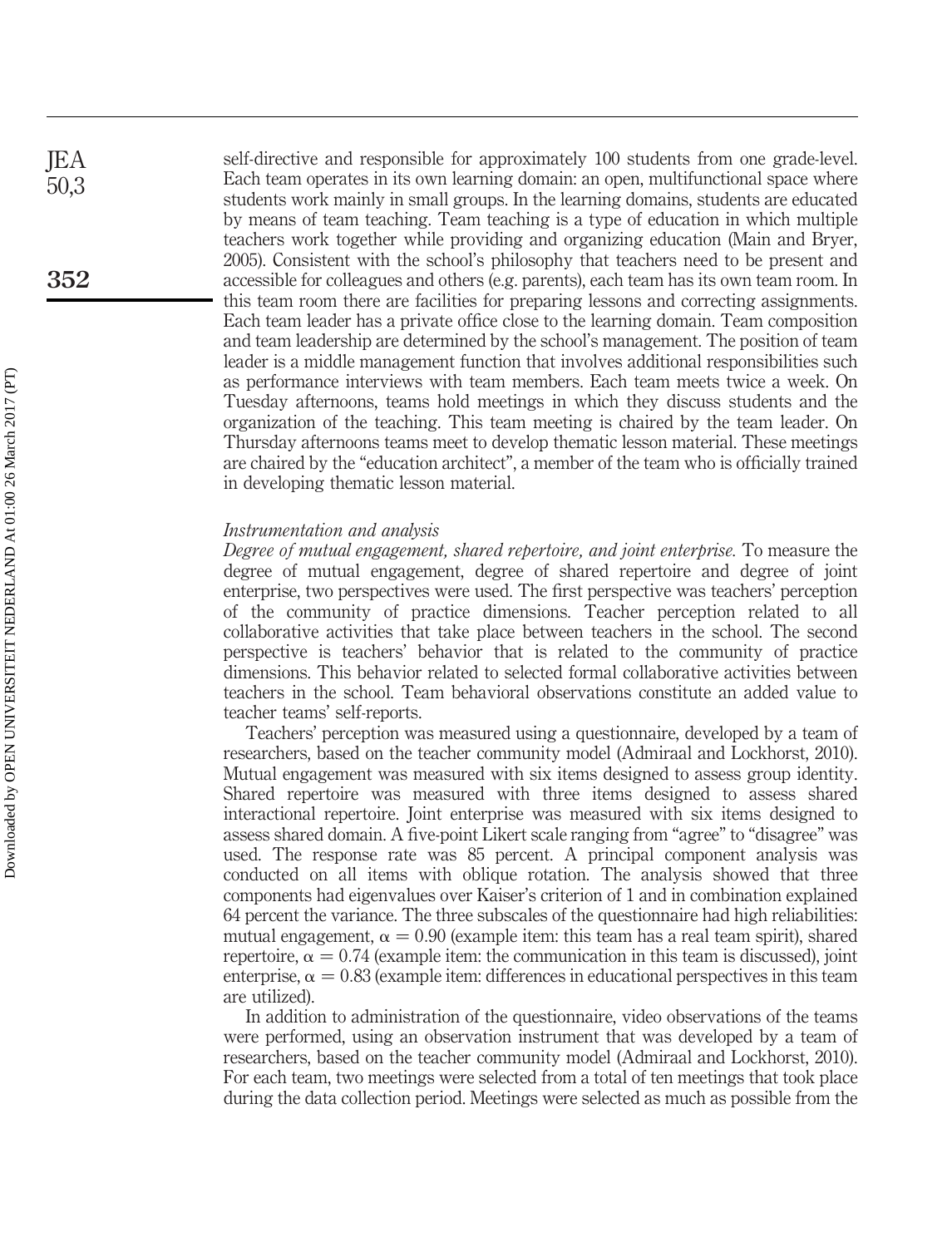same time period. The length of each meeting varied from one to two-and-a-half hours. In total, 14 meetings were scored using a scoring form with indicators that were rated on a three-point Likert scale. As a scoring unit consisted of one whole meeting, every indicator was scored once for each meeting. Mutual engagement was measured with four indicators designed to assess group identity:

- (1) identification;
- (2) multi-perspective contribution;
- (3) mutual trust and responsibility; and
- (4) social ties.

Shared repertoire was measured with four indicators designed to assess shared interactional repertoire:

- (1) intellectual building;
- (2) regulation of interaction;
- (3) role taking; and
- (4) dynamic effort.

Joint enterprise was measured with four indicators designed to assess shared domain:

- (1) commitment to domain;
- (2) common ground in concept;
- (3) collective goal; and
- (4) shared knowledge.

The indicators from the observation instrument are high inference measures that rely on more subjective observer judgment (Land, 1980). Context knowledge about the team was used as a means of supporting the interpretation of the observation data. The observation instrument yielded qualitative descriptions (i.e. illustrative concrete behavior) as well as quantitative scores for each indicator. Inter-rater agreement between the two raters was determined with Coefficient Kappa (Cohen, 1960), whereby  $\kappa = 0.66$ . A level of  $\kappa = 0.60$  is indicated as a minimum of acceptable inter-rater agreement (Eggens and Sanders, 1993). This indicates that there is a substantial agreement between both raters.

In the analysis of the questionnaire data, the degree of mutual engagement, shared repertoire, and joint enterprise was determined by calculating mean scores for each dimension. In addition to mean scores, the standard deviation was calculated as an indication of the dispersion of scores within teams. In the analysis of the quantitative observation data, the degree of mutual engagement, shared repertoire, and joint enterprise was determined by calculating mean scores for each indicator and subsequently for each dimension. As the present study is small in scale, a classification based on value judgment was developed, resulting from an intensive discussion with a team of researchers. On a scale between 0 and 1, the term limited was represented with a score between 0 and 0.5, the term moderate was represented with a score between 0.51 and 0.8, and the term strong was represented by a score between 0.81 and 1.

With regard to the qualitative observation data, descriptions for each indicator were summarized over the collaborative team activities. This resulted in a summary of 353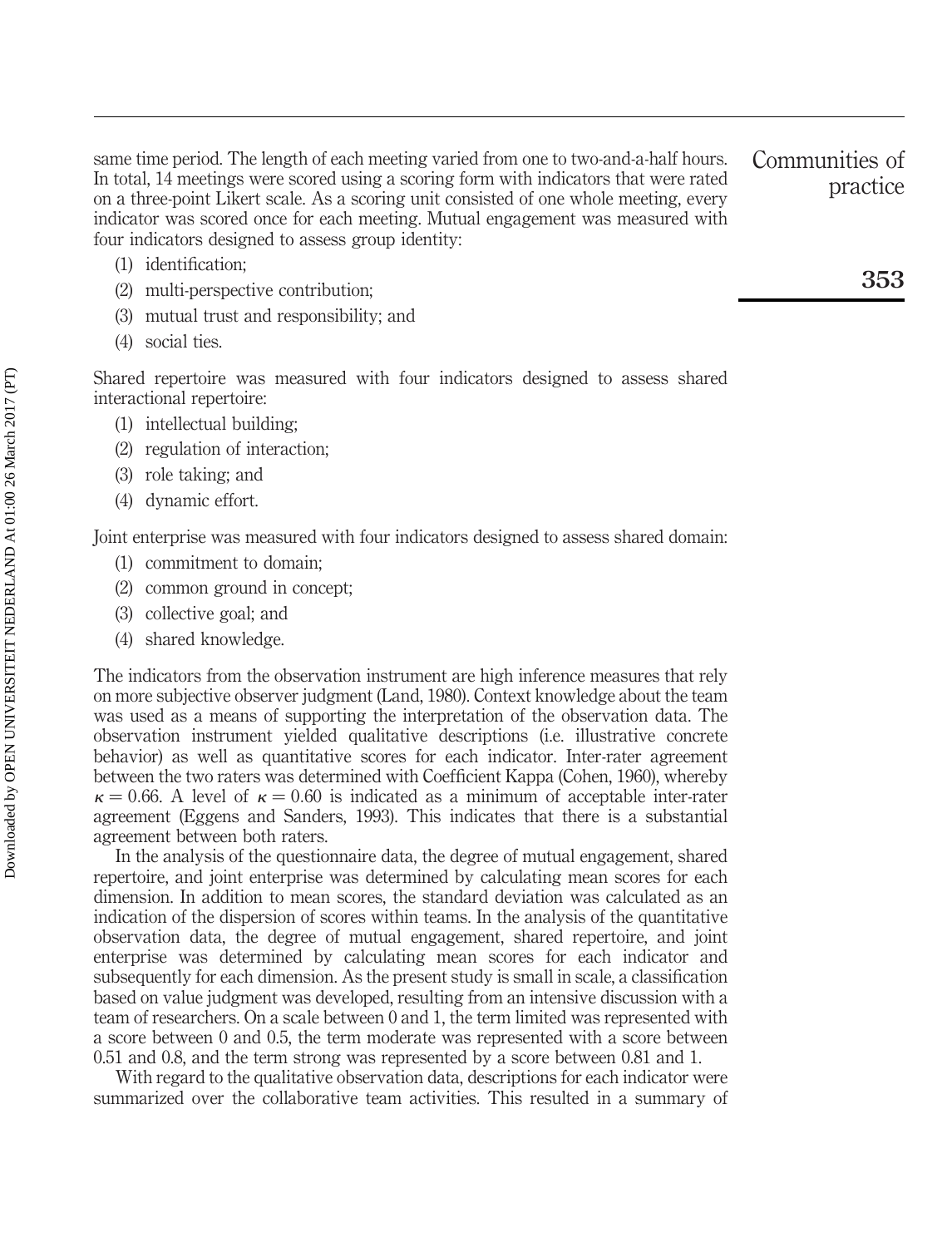concrete team behavior for each indicator. Subsequently, qualitative data for each indicator was grouped per dimension. Next, similarities and differences between teacher teams on each dimension were described. Qualitative observation data was used to add insight and understanding to the quantitative data.

Diversity in team composition. Data about diversity in team composition were collected with a questionnaire. The response rate was 89 percent. For the purpose of analysis, diversity in educational level was defined as deviation from exact similarity (a score of 0 indicating exact similarity and a score of 50 indicating maximum diversity within a team); diversity in tenure was defined as the standard deviation of teachers' years of work experience at the school (higher scores indicating higher diversity within a team); diversity in occupational experience was defined as the standard deviation of teachers' years of occupational experience (higher scores indicating higher diversity within a team); diversity in gender was defined as deviation from exact similarity (a score of 0 indicating exact similarity and a score of 50 indicating maximum diversity within a team); and lastly, diversity in age was defined as the standard deviation of teachers' age (higher scores indicating higher diversity within a team). In the analysis, coherence between diversity in team composition and degree of mutual engagement, shared repertoire, and joint enterprise was determined by calculating Pearson correlation coefficient, large effect size,  $r = 0.50$  or larger (Cohen, 1988).

The descriptives in Table I provide insight into the level of diversity in team composition within each of the teacher teams.

#### Results

#### Perceived degree of mutual engagement, shared repertoire, and joint enterprise

Results indicate that the extent in which the teacher teams perceive the community of practice dimensions is modest (Figure 1). Teacher teams' perceived mutual engagement is moderate overall, with a mean score of 0.63. Teacher teams' perceived shared repertoire is limited overall. The mean score is 0.45. Third, teacher teams' perceived joint enterprise is moderate overall, with a mean score of 0.64.

#### Observed degree of mutual engagement, shared repertoire, and joint enterprise

Quantitative results. Results show that teacher teams demonstrate the community of practice dimensions to a modest extent. Teacher teams' observed mutual engagement is strong overall. The mean score is 0.77. Teacher teams' observed shared repertoire is

|           |                                                                | Teams            |      |      |      |      |                  |      |
|-----------|----------------------------------------------------------------|------------------|------|------|------|------|------------------|------|
|           |                                                                |                  | 2    | 3    | 4    | 5    | 6                |      |
|           | Task-related diversity attributes                              |                  |      |      |      |      |                  |      |
|           | Diversity in educational level                                 | $\left( \right)$ | 12.5 | 10   | 42.9 | 14.3 | $\left( \right)$ | 46.2 |
|           | Diversity in tenure (range: 2.4-3.9 years)                     | 1.9              | 3.2  | 1.5  | 2.1  | 2.1  | 2.2              | 2.0  |
|           | Diversity in occupational experience (range: 5.3-13)<br>years) | 3.0              | 6.4  | 2.6  | 11.9 | 6.0  | 6.9              | 6    |
| diversity | Relations-oriented diversity attributes<br>Diversity in gender | 30               | 37.5 | 40   | 42.9 | 14.3 | 28.6             | 30.8 |
| tion      | Diversity in age (range: 33.6-46.1 years)                      | 10.9             | 10.2 | 10.4 | 11.7 | 8.5  | 9.4              | 6.0  |

Table I. Descriptives for in team composi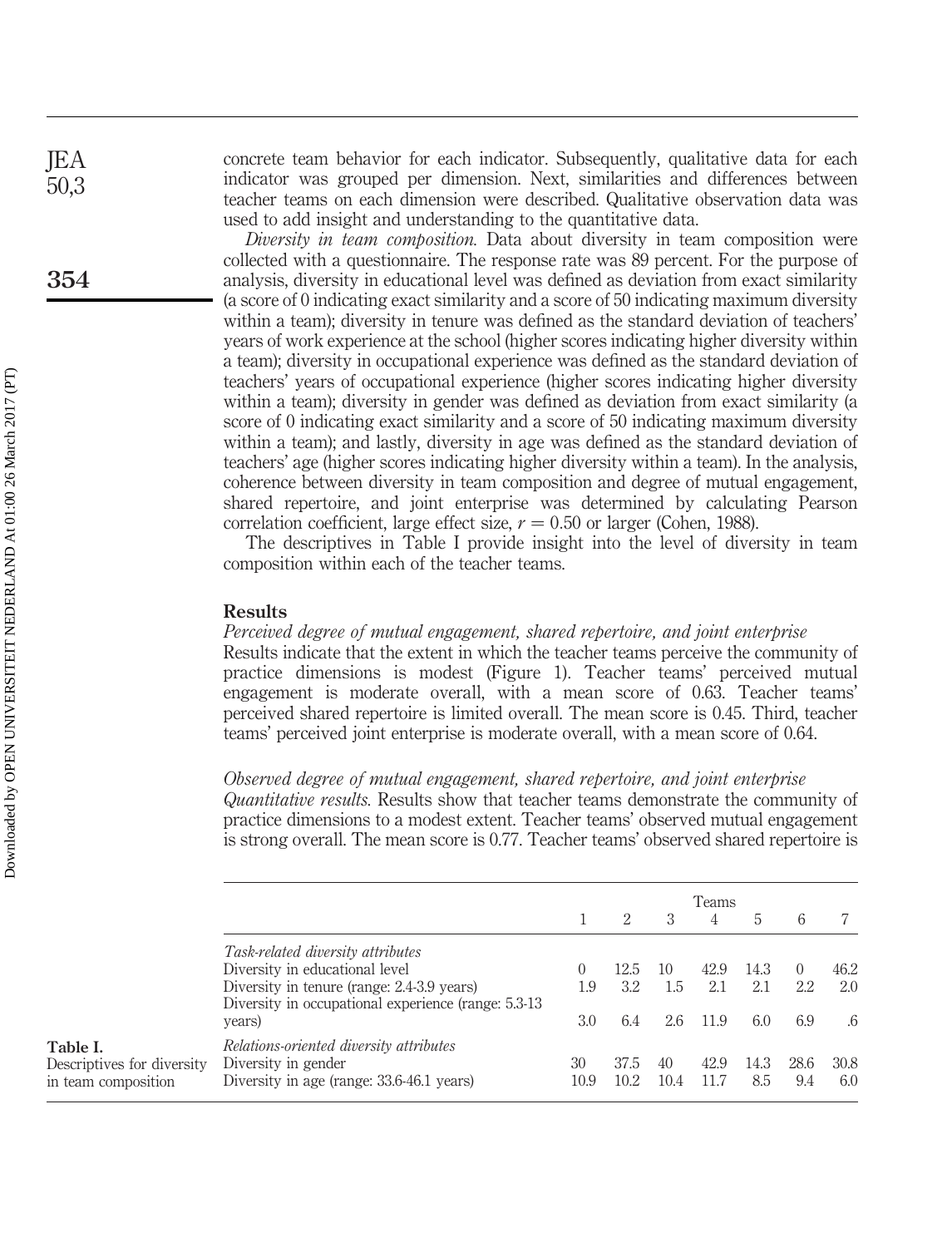

moderate overall, with a mean score of 0.54. Last, teacher teams' observed joint enterprise is moderate overall, with a mean score of 0.64.

To sum up, the results indicate that communities of practice actually occur in the school that was studied. However, the extent in which teacher teams perceive and demonstrate the community of practice dimensions is modest.

Qualitative results. Overall, observed mutual engagement in the teacher teams was strong. More specifically, teams that show a strong mutual engagement are teams 3, 4, and 7. Collaborative processes in team 3 can be characterized as follows. All team members belong to and have a voice in the team. Team members identify with the team as teachers primarily use the "we" perspective when they refer to or talk about the team. Team members are open to multiple perspectives during group discussions. Sometimes deviating perspectives are explicitly invited by team members or the team leader. The perspectives that are offered during discussions are mostly valued positively by team members, that is, perspectives are listened to and taken seriously. Sometimes, however, perspectives that are offered during discussions are judged or rejected without being properly considered. The atmosphere in the team is somewhat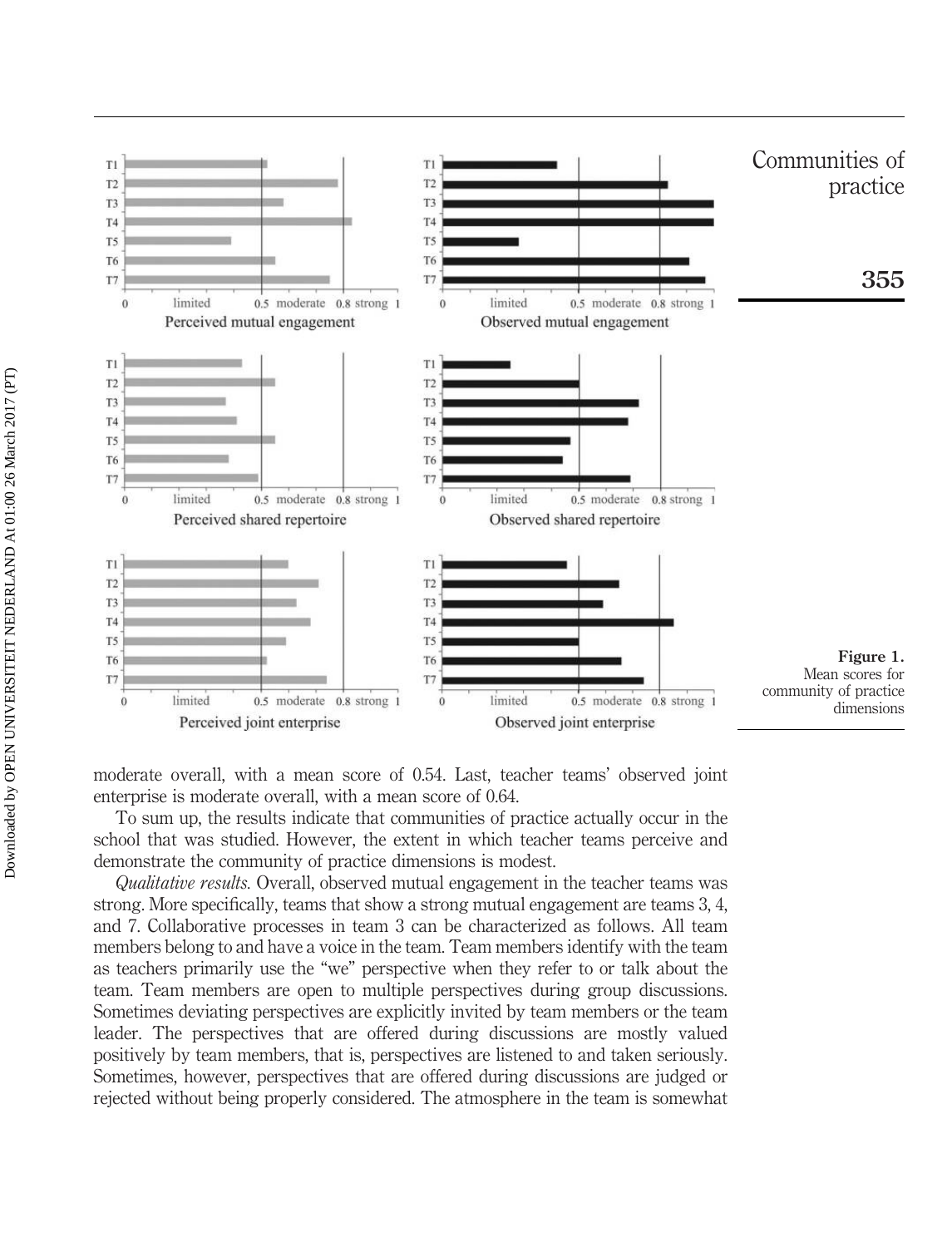businesslike but at the same time also relaxed and friendly in a professional way. Team members make jokes during team meetings and share frequent laughs together.

Collaborative processes in team 4 are largely similar to those in team 3; however, they differ in the following respects. Perspectives that are offered during group discussions are explicitly valued by team members. Multiple perspectives are treated as enriching input to discussions. The team climate is open and team members are comfortable to share thoughts and ideas, also when they are negative. When team members open up to the group, e.g. ask for help or share a negative experience, they receive positive reactions from the team. That is, input is recognized and also acknowledged by the other team members.

Collaborative processes in team 7 are highly similar compared to the processes in team 3; nonetheless, the following differences were observed. Team members use the "I" perspective as well as the "we" perspective when they refer to or talk about the team. Different and deviant perspectives that are offered during discussions are explicitly valued positively by other team members. Also, perspectives that are offered are utilized in the discussion to reach goals or reach a decision. The team climate is open, teachers are comfortable to share ideas and experiences. When teachers open up to the group, e.g. ask for help, the reaction of the team is positive and team members show understanding for each other's problems.

Overall, the observed shared repertoires in the teacher teams were moderate. More specific, teams that show a moderate shared repertoire are teams 2, 3, and 4. Collaborative processes in team 2 can be characterized as follows. Team members engage actively in group discussions. However, team members hardly build constructively on each other's input and arguments during discussions. Ideas from team members are often judged in a negative way. Also, emerging discussions are often cut short by the chair. The team does not discuss the regulation of the interaction, that is, the way the interaction is regulated stays implicit. The regulation by the chair is quite strict and allows team members with little space during meetings. Although it is rigid, team members accept the regulation as it is. The division of roles in the team is concentrated around existing and fixed roles in the team such as chair and secretary. Roles that team members take on are accepted by the team. During discussions, there are clearly differences in verbal effort. Some teachers are verbally more dominant than other teachers. However, these differences is verbal input are accepted by the team and they even jokes about it.

The collaborative processes in team 3 are largely comparable to those in team 2; but some processes are different. Team members mostly build constructively on each other's input and ideas during group discussions. Team members frequently ask each other positive-critical questions and often ask each other for argumentation. Team members also ground their own input with arguments during discussions.

To a large extent, processes in team 4 are similar to those in team 2; however they differ in the following respect. During team meetings, little regulation takes place. Team members do not discuss how interaction is regulated, however, the regulation is accepted by the team. The division of roles is sometimes concentrated around existing and fixed roles and sometimes team members take on roles spontaneously, for instance the role of time-keeper or the role of criticaster. Within the team, differences in verbal input during discussions are accepted. Differences in the division of tasks, on the other hand, are often not accepted. The team divides tasks equally among all team members.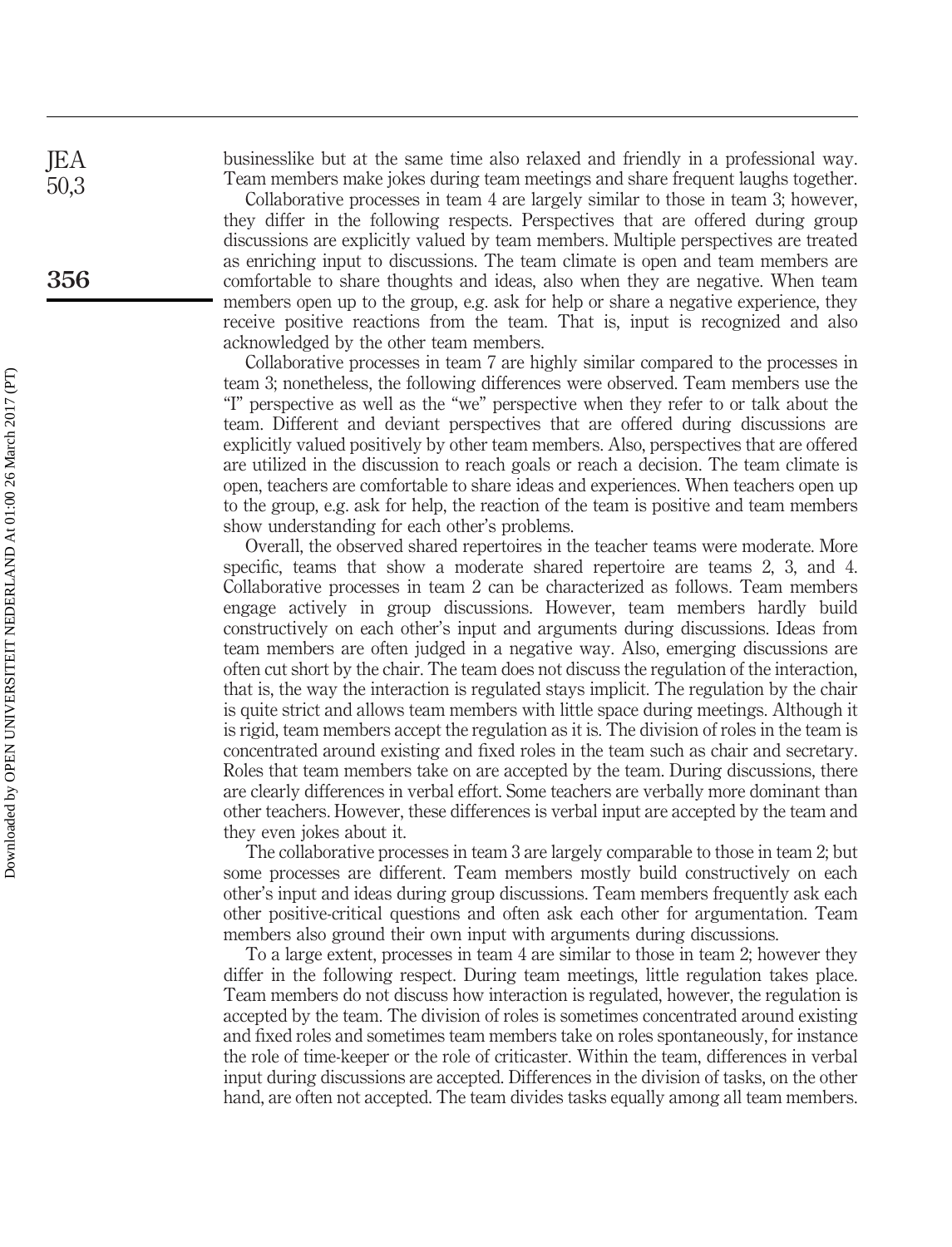Overall, observed joint enterprise in the teacher teams was moderate. More specific, teams that show a moderate joint enterprise are teams 1, 2, and 6. Collaborative processes in team 1 can be characterized as follows. Most team members are committed to the group topic; they show involvement in the subject that is central during the discussion. Common ground with regard to central concepts that are used in discussions is not always based on agreement between all team members. The goals of the team are sometimes shared but, at the same time, individual goals also exist. During team meetings, goals are not explicitly communicated. Goals stay implicit. The team develops knowledge together, e.g. a new procedure for dealing with sick pupils. Sometimes, however, no new knowledge is developed but team members only exchange knowledge, for instance by sharing best practices.

To a large extent, processes in team 2 are similar to the processes in team 1; nonetheless, the following differences were observed. Some of the time, a small part of the team is less engaged with the central topic in the discussion. This mainly depends on teacher's disciplines and involvement in collective responsibilities. Teachers' shared understanding of concepts that are central in discussions is not discussed and stays implicit. Oftentimes, shared understanding is assumed. Team goals are mostly shared goals. Team members develop new knowledge. This knowledge or knowledge products, however, are not always based on mutual agreement among team members.

Processes in team 6 are largely similar to those in team 1; but some processes are different. All team members are committed to the subject at hand during the discussion. They are actively engaged in discussions. Possible differences in understanding of central concepts between team members are not discussed and stay implicit. Knowledge products that are developed in the team are based on mutual agreement between team members. All team members are involved in knowledge development.

#### Relation between diversity in team composition and degree of mutual engagement, shared repertoire, and joint enterprise

The results in Table II indicate that diversity in team composition has consequences for the degree in which teams demonstrate mutual engagement, shared repertoire, and joint enterprise. We will discuss the most prominent results.

(1) Positive as well as negative relations between the community of practice dimensions and diversity attributes were found. The relation between diversity

|                   | Task-related diversity attributes<br>Educational |         | Occupational | Relations-oriented diversity<br>attributes |         |                             |
|-------------------|--------------------------------------------------|---------|--------------|--------------------------------------------|---------|-----------------------------|
|                   | level                                            | Tenure  | experience   | Gender                                     | Age     |                             |
| Perceived         |                                                  |         |              |                                            |         |                             |
| Mutual engagement | 0.79                                             | $-0.57$ | $-0.68$      | 0.60                                       | 0.14    |                             |
| Shared repertoire | 0.25                                             | $-0.62$ | $-0.22$      | $-0.00$                                    | 0.27    | Table II.                   |
| Joint enterprise  | 0.68                                             | $-0.66$ | $-0.72$      | 0.66                                       | $-0.28$ | Relation between            |
| <i>Observed</i>   |                                                  |         |              |                                            |         | diversity in team           |
| Mutual engagement | 0.44                                             | 0.03    | $-0.78$      | 0.78                                       | $-0.47$ | composition and the         |
| Shared repertoire | 0.71                                             | $-0.28$ | $-0.40$      | 0.49                                       | $-0.42$ | community of practice       |
| Joint enterprise  | 0.77                                             | 0.08    | $-0.62$      | 0.59                                       | 0.05    | dimensions (Pearson's $r$ ) |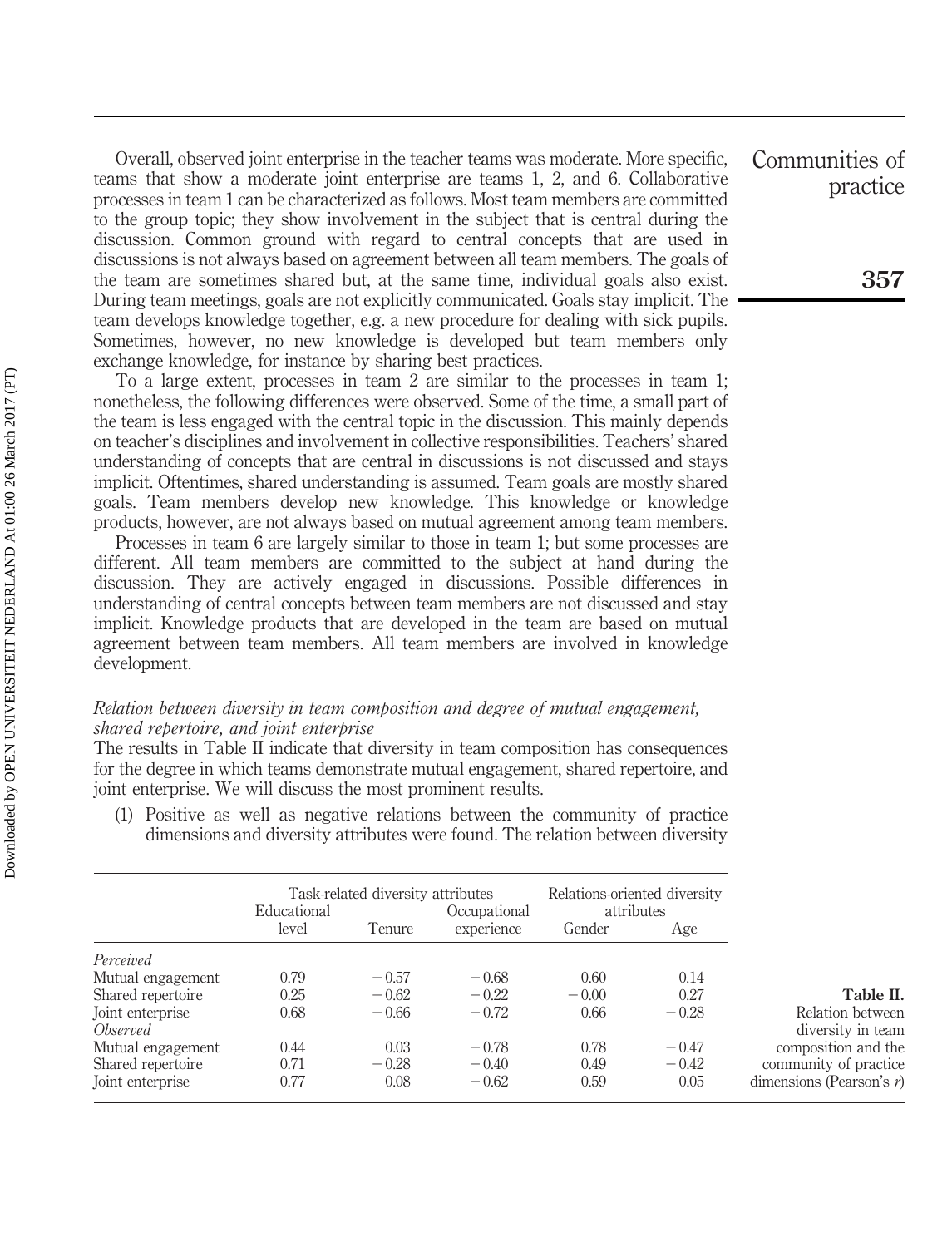in tenure and occupational experience is negative while the relation between diversity in educational level and gender is positive. More specifically, the degree of mutual engagement, shared repertoire, and joint enterprise is lower when there is a more equal mix between experienced and inexperienced team members as well as a more equal mix between new and older team members. On the contrary, the degree of mutual engagement, shared repertoire, and joint enterprise is higher when there is a more equal mix between team members with a bachelor and master degree as well as a more equal mix between male and female team members.

- (2) Data show that the strongest relations exist between the perceived community of practice dimensions and diversity attributes. Especially mutual engagement and joint enterprise are quite strongly related to diversity in educational level, tenure, occupational experience, and diversity in gender. An exception is age, which does not seem to be related to any dimension.
- (3) The relations between the observed community of practice dimensions and diversity attributes are rather weak. However, there are some strong relations between the community of practice dimensions and diversity in educational level, occupational experience, and gender.

To conclude, the data seem to imply that higher mutual engagement, shared repertoire, and joint enterprise go together with a team composition that is characterized by diversity in educational level as well as gender, and similarity in tenure as well as occupational experience.

#### Conclusion and discussion

The first research question that we posed was: To what degree do teacher teams in a school for secondary education demonstrate mutual engagement, shared repertoire, and joint enterprise? Overall we can conclude that communities of practice do actually occur in a school for secondary education. The teacher teams in our study generally demonstrate modest degrees of mutual engagement, shared repertoire, and joint enterprise.

We discuss the main findings.

(1) Overall, teacher teams' degree of mutual engagement, shared repertoire, and joint enterprise is moderate. This study provides insights in the current state of affairs with regard to the occurrence of communities of practice in a school for secondary education. Within the setting of our study, communities of practice do occur in the school, although to a modest extent. However, there are two exceptions to the overall moderate ratings. Observed mutual engagement is the first exception. That is, the teams showed a strong mutual engagement when observed. This could be caused by the operationalization of mutual engagement in the observation instrument. It is possible that the indicators concern fairly superficial behavior and are less concerned with underlying feelings of belonging, being understood, and being accepted. Another possible explanation for this finding could be that during coordinated team activities, interaction between team members is quite often directed at operational affairs. For instance, teachers discuss how to organize the yearly excursion of the students.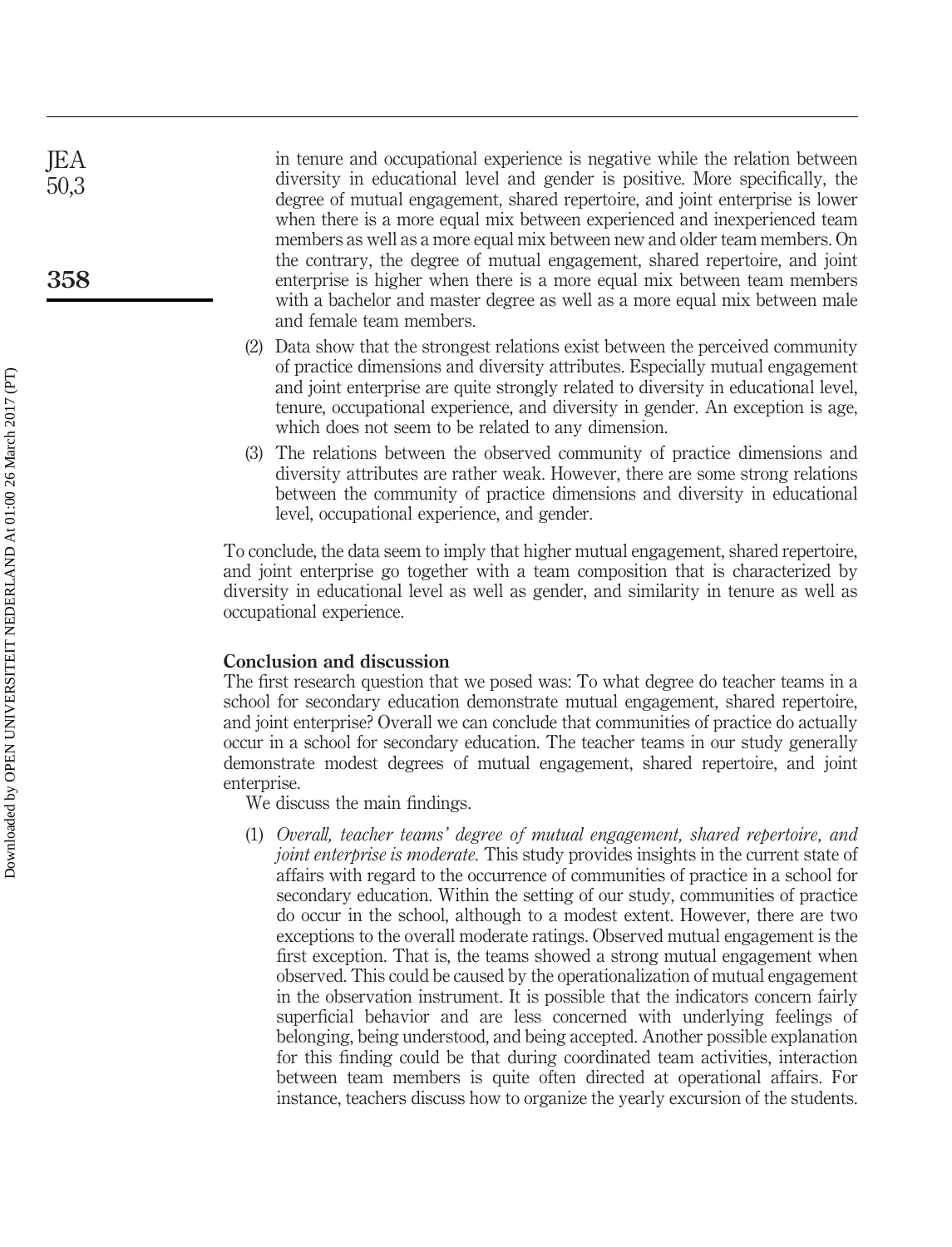Mostly, these discussions stay on a superficial level and more profound matters (e.g. vision, beliefs) are not often discussed. One reason is that during coordinated team activities, teachers strive to work efficiently and conclude on time. This could mean that because of the rather superficial interactions, teams seem like cohesive social entities on the surface. Perceived shared repertoire is the second exception. That is, teams perceived this dimension as limited while it is observed as moderate. A possible explanation for this finding is that although outsiders can observe group norms, not all team members are conscious of these norms. It is possible that team members adapt their behavior to implicit group standards.

(2) Perceived and observed degree of mutual engagement, shared repertoire, and joint enterprise differ from each other. The current study shows the added value of bringing together two (methodological) perspectives on community of practice: the team members' own perceptions and the observation of team members' behavior. The first perspective can be viewed as "sense of community" and the second perspective can be viewed as "community behavior". A plausible explanation for the difference between perceived and observed degree of community is the following. "Sense of community" refers to all collaboration between team members, formal as well as informal, between all group members and between subgroups of the team. On the other hand, "community behavior" refers to a selection of formal collaborative activities. It could be argued that it matters which type of collaboration (i.e. formal or informal) is focused on. Heyl (1997) underlines the importance of taking into account both formal and informal collegial interaction between teachers. Informal collaboration and interaction between teachers has the potential of relationship building and increasing trust between teachers (Wenger *et al.*, 2002). Furthermore, informal collaboration or interaction can open up opportunities for teachers to experiment, seek help, and discuss sensitive topics because teachers feel less pressure to perform, less loss of face as well as less judging from colleagues (de Lima, 1998). It seems that both perspectives are valuable and worth studying.

The second research question we posed was: to what degree is there a relation between task-related and relations-oriented diversity in teacher team composition and degree of mutual engagement, degree of shared repertoire, and degree of joint enterprise? We can conclude that within this study, team composition matters for the degree of mutual engagement, shared repertoire, and joint enterprise. Also, it seems relevant to distinguish between different types of diversity in the educational context.

We discuss our main finding.

(3) Team composition may be significant with regard to teacher teams' degree of community of practice. To date, school context has been largely absent in studies about team diversity. In addition, team diversity has been treated as a generic concept.

The diversity in our study was indeed a "double-edged sword". In our study, support for both diversity and similarity was found. In the school that was investigated, team diversity in educational level and gender corresponded positively with degree of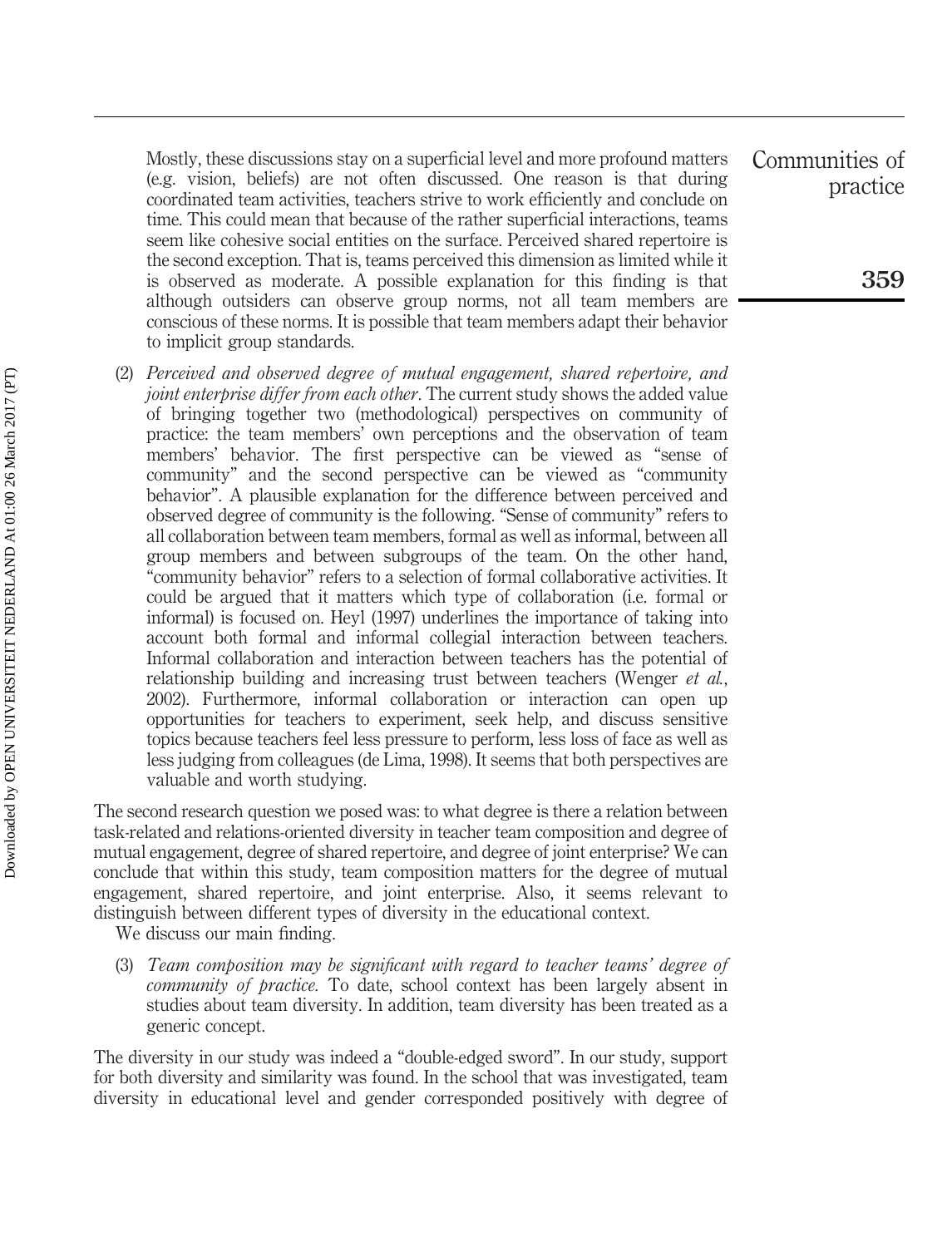community of practice. On the other hand, team diversity in tenure and work experience related negatively to degree of teacher community. This might suggest that the teacher teams should comprise of a mix of teachers with a bachelor's and master's degree, a mix of males and females but also comprise of teachers with the same amount of years of occupational experience as well as experience at the school. The study confirms that in the current school context there is added value in distinguishing between different types of diversity.

Two aspects of our study limit its conclusions. The first aspect is the generalizability of the findings. Since a small-scale study was employed, the generalizability of our findings is rather limited. By carefully selecting appropriate cases and making explicit our selection criteria, we tried to clearly define the limits for generalizing the findings (Eisenhardt, 1989). The second aspect is the snapshot measurement in the current study. Degree of mutual engagement, shared repertoire, and joint enterprise were measured at one moment in time. However, teacher teams are dynamic and interaction patterns change. The same holds for diversity in composition. Team composition is also subject to change as teachers find other jobs, new teachers join the team or teachers get ill.

Although the notion of communities of practice is being embraced by a range of occupational fields, it has also been criticised in relation to the school organization. James et al. (2007) and Li et al. (2009) point out that by focusing on community and practice, the community of practice notion underplays the primary task. The primary task is the task that an organization must perform to survive and is – according to James *et al.* (2007) – vital to team functioning. The danger of not focusing on the primary task is that teams' behavior becomes directed at meeting the needs and desires of its members instead of focusing on carrying out specific tasks and assessing their effectiveness doing it (James *et al.*, 2007). In the current study, joint enterprise was considered at a more local level instead of a meta level. This way, the joint enterprise included the tasks and goals for which the teacher teams are jointly responsible.

A second critical note comes from Yandell and Turvey (2005). Their critique is focused on the process by which newcomers become part of a community of practice, i.e. legitimate peripheral participation (Lave and Wenger, 1991). Although the community of practice notion considers newcomers to the community without experience (i.e. teachers from teacher education), it does not consider newcomers to the community that do have experience (i.e. teachers from other schools). In contrast to novice teachers, who gradually become part of a community of practice, old-timers are expected to fully participate immediately (Fuller et al., 2005). In the current study, we dealt with this potential friction by focusing on teams' flexibility towards unequal participation in discussions as well as team tasks.

Implications for theory include a more local interpretation of teams' joint enterprise in research in the school context, so that the primary task is not underplayed. Also, in addition to focussing on informal structures, researchers could focus on formal school structures in investigating communities of practice in the school.

#### Implications and future study

The findings of this study could serve to encourage school leaders to focus more on stimulating and sustaining communities of practice as well as the organization of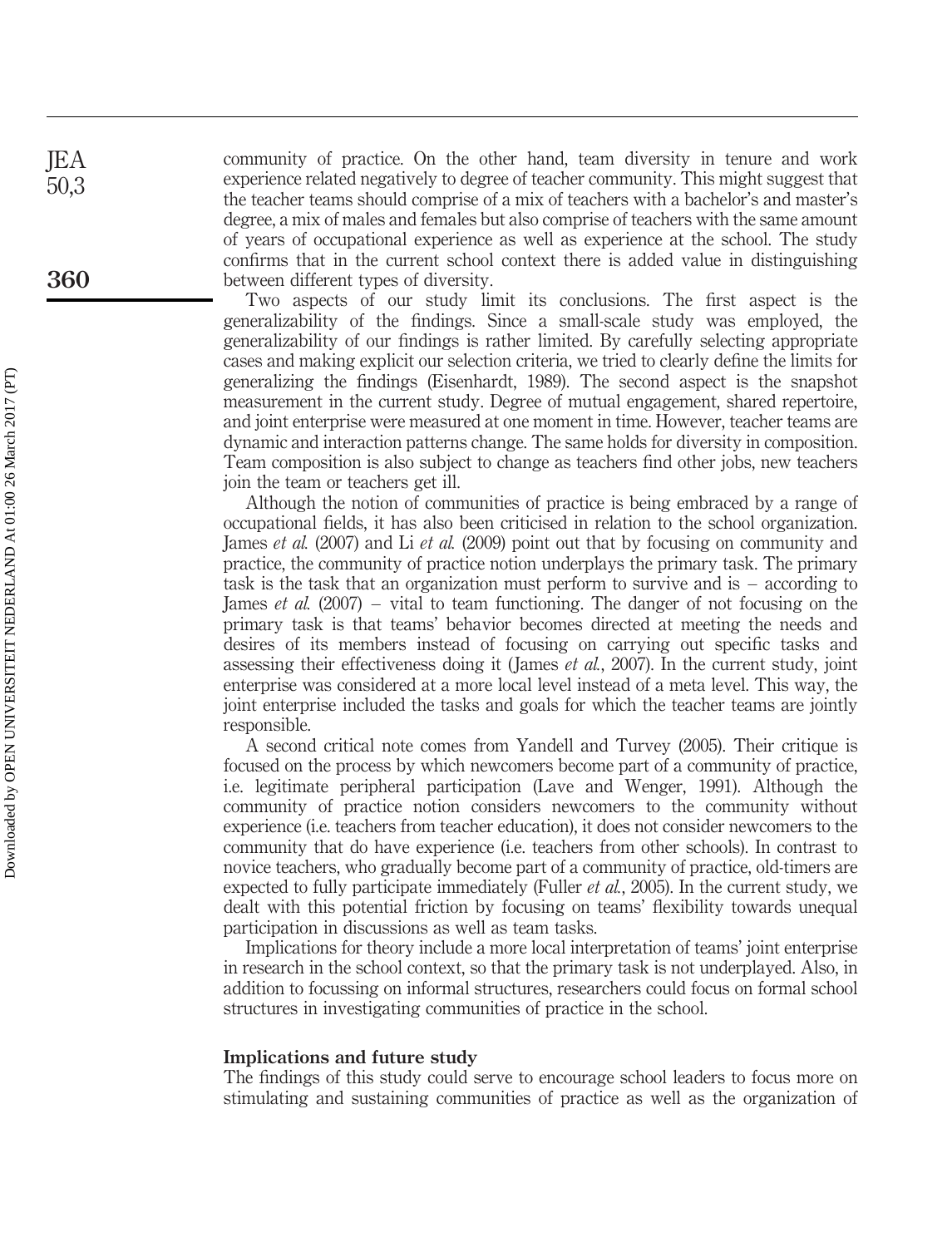teams in their school. The modest degree in which teacher teams in the school workplace demonstrate the dimensions of communities of practice indicates that school leaders need to support efforts to stimulate mutual engagement, joint enterprise and particularly shared repertoire. Areas of community-building efforts that school leaders could focus on are determining group goals, determining group norms, organizing group roles, stimulating a critical reflective attitude, developing mutual trust, promoting ownership, promoting perceived interdependence, and stimulating a collective memory (Brouwer et al., n.d.). School leaders can include the following aspects in their support strategy. The first aspect is to investigate what community-building efforts teacher teams already undertake. Even without support, it is possible that teacher teams already undertake community-building efforts in different areas (Brouwer *et al.*, 2011). For instance, teams build trust by organizing informal team activities outside work. The second aspect is to build on community-building efforts that teacher teams already undertake, in other words, to build on teams' community-building repertoire. It is important to use a custom-made approach to take the needs of each team into account. The third aspect is to make existing community-building efforts more explicit with the aim to discuss, evaluate, and share efforts. It is possible that a part of community-building efforts that are undertaken are implicit (i.e. not discussed and/or unintentional). The instruments that were used in this study can be used by school leaders and teachers as self-audit tools to monitor and evaluate the development of teams' mutual engagement, shared repertoire, and joint enterprise in their school.

The findings also highlight that school leaders that aim to sustain or develop communities of practice in their school can benefit from taking diversity considerations into account. This implies that team composition should not only be focused on interdisciplinarity but school leaders should also consider educational level, tenure, occupational experience, and gender in the composition of teacher teams. In addition to organizing diverse teams, school leaders could increase teachers' joint responsibility for tasks and team performance as a way to increase teams' joint enterprise. These strategies call for increased shared leadership, i.e. decisions are not made by a single individual; rather, decisions emerge from collaborative dialogues between many individuals, engaged in mutually dependent activities (Scribner et al., 2007).

Further research can enhance our understanding of the issues that were raised in our research questions. Research focusing on longitudinal measurements of the development of communities of practice in the school workplace is recommended. This way, more insight can be gained into the stability and development of teacher teams in terms of mutual engagement, shared repertoire and joint enterprise. It would also be valuable for studies to focus on arranging and implementing principles to stimulate community building in schools. This would add to our understanding of what additional activities could be successful in increasing teacher teams' degree of mutual engagement, shared repertoire and joint enterprise. Last, future research is recommended to focus on the relation between the degree of community of practice dimensions and outcomes that are considered to be related (Vescio *et al.*, 2008; Stoll et al., 2006), i.e. teachers' work satisfaction and efficacy or even students' cognitive and affective achievements. These lines of research could provide more in-depth insights in the development and effectiveness of communities of practice in secondary education.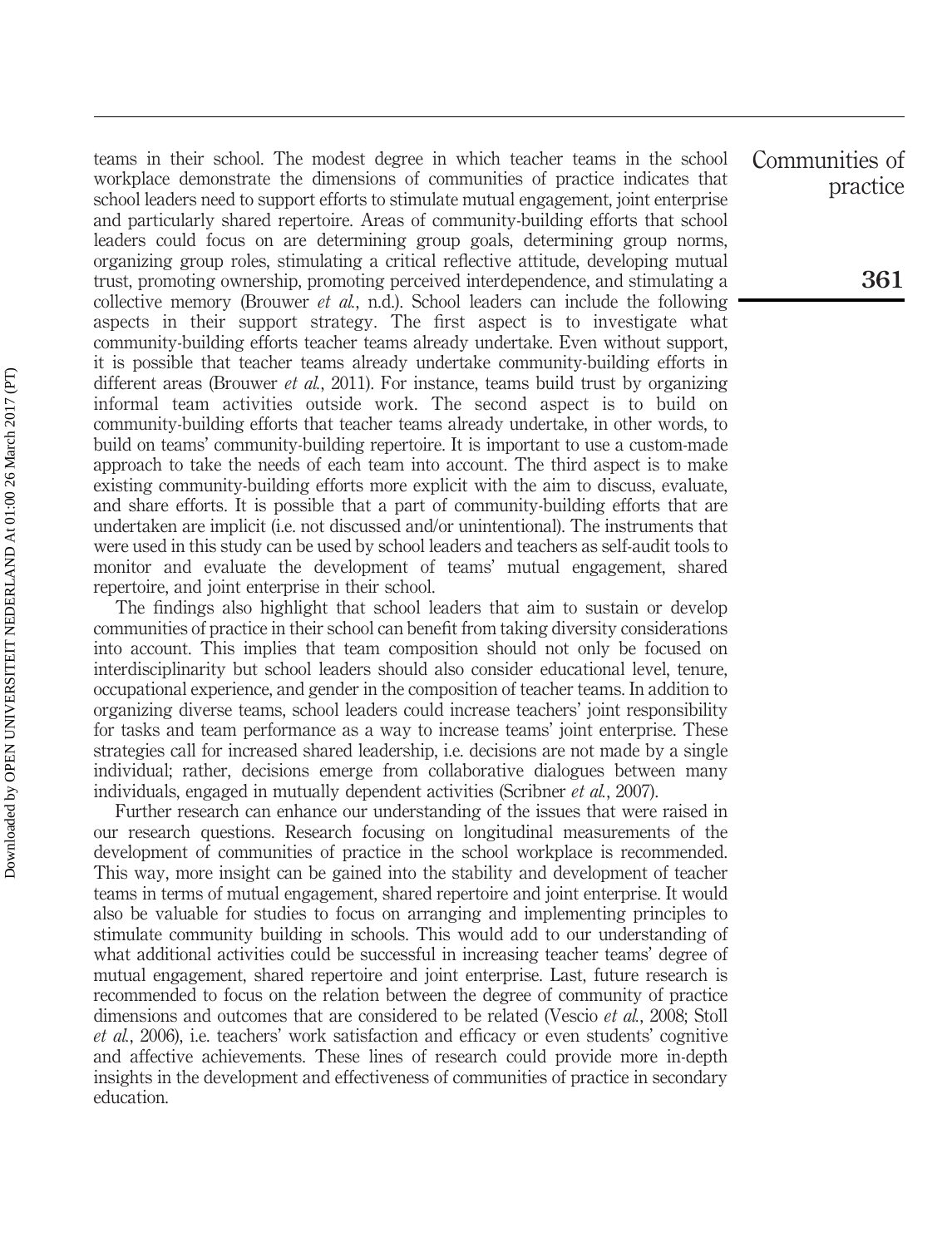362

#### References

- Admiraal, W. and Lockhorst, D. (2010), "A descriptive model of teacher communities", paper presented at the Annual Meeting of the American Educational Research Association, Denver CO, May.
- Bolam, R., McMahon, A., Stoll, L., Thomas, S. and Wallace, M. (2005), "Creating and sustaining effective professional learning communities", University of Bristol, Bristol.
- Bowers, C.A., Pharmer, J.A. and Salas, E. (2000), "When member homogeneity is needed in work teams. A meta-analysis", [Small Group Research](http://www.emeraldinsight.com/action/showLinks?crossref=10.1177%2F104649640003100303&isi=000087463800003), Vol. 31 No. 3, pp. 305-27.
- Brouwer, P., Brekelmans, J.M.G., Nieuwenhuis, A.F.M. and Simons, P.R.J. (n.d.), "Fostering teacher community development: a review of design principles and a case study of an innovative interdisciplinary team", Learning Environments Research, to be published.
- Brouwer, P., Brekelmans, J.M.G., Nieuwenhuis, A.F.M. and Simons, P.R.J. (2011), "Community development in the school workplace", paper presented at the annual meeting of the American Educational Research Association, New Orleans LA, April.
- Cohen, J. (1960), "A coefficient of agreement for nominal scales", [Educational and Psychological](http://www.emeraldinsight.com/action/showLinks?crossref=10.1177%2F001316446002000104&isi=A1960CCC3600004) [Measurement](http://www.emeraldinsight.com/action/showLinks?crossref=10.1177%2F001316446002000104&isi=A1960CCC3600004), Vol. 20 No. 37, pp. 37-46.
- Cohen, J. (1988), Statistical Power Analysis for the Behavioral Sciences, Lawrence Erlbaum Associates, Mahwah, NJ.
- de Lima, J.A. (1998), "Improving the study of teacher collegiality: methodological issues", paper presented at the annual meeting of the American Educational Research Association, San Diego, CA.
- Drach-Zahavy, A. and Somech, A. (2002), "Team heterogeneity and its relationship with team support and team effectiveness", *[Journal of Educational Administration](http://www.emeraldinsight.com/action/showLinks?system=10.1108%2F09578230210415643)*, Vol. 40 No. 1, pp. 44-66.
- Eggens, T.J.H.M. and Sanders, P.F. (1993), Psychometrie in de Praktijk (Psychometrics in Practice), CITO, Arnhem.
- Eisenhardt, K.M. (1989), "Building theories from case study research", [Academy of Management](http://www.emeraldinsight.com/action/showLinks?isi=A1989AV14400005) [Review](http://www.emeraldinsight.com/action/showLinks?isi=A1989AV14400005), Vol. 14 No. 4, pp. 532-50.
- Fuller, A., Hodkinson, H., Hodkinson, P. and Unwin, L. (2005), "Learning as peripheral participation in communities of practice: a reassessment of key concepts in workplace learning", *[British Educational Research Journal](http://www.emeraldinsight.com/action/showLinks?crossref=10.1080%2F0141192052000310029&isi=000226932300005)*, Vol. 31 No. 1, pp. 49-68.
- Hargreaves, A. and Dawe, R. (1990), "Paths of professional development: contrived collegiality, collaborative culture, and the case of peer coaching", *[Teaching and Teacher Education](http://www.emeraldinsight.com/action/showLinks?crossref=10.1016%2F0742-051X%2890%2990015-W&isi=A1990DZ97100003)*, Vol. 6 No. 3, pp. 227-41.
- Heyl, E. (1997), Het Docentennetwerk. Structuur en Invloed van Collegiale Contacten Binnen Scholen (Teachers' Networks, Structure and Influence of Collegial Contact within Schools), Printpartners Ipskamp, Enschede.
- Horwitz, S.K. and Horwitz, I.B. (2007), "The effects of team diversity on team outcomes: a meta-analytic review of team demography", *[Journal of Management](http://www.emeraldinsight.com/action/showLinks?crossref=10.1177%2F0149206307308587&isi=000251133200007)*, Vol. 33 No. 6, pp. 987-1015.
- Imants, J. (2003), "Two basic mechanisms for organizational learning in schools", *[European](http://www.emeraldinsight.com/action/showLinks?crossref=10.1080%2F0261976032000128157A)* **[Journal of Teacher Education](http://www.emeraldinsight.com/action/showLinks?crossref=10.1080%2F0261976032000128157A), Vol. 26 No. 3, pp. 293-311.**
- Jackson, S.E. (1992), "Consequences of group composition for the interpersonal dynamics of strategic issue processing", Advances in Strategic Management, Vol. 8, pp. 345-82.
- Jackson, S.E. (1996), "The consequences of diversity in multidisciplinary work teams", in West, M.A. (Ed.), *Handbook of Work Group Psychology*, Wiley, Chichester, pp. 53-75.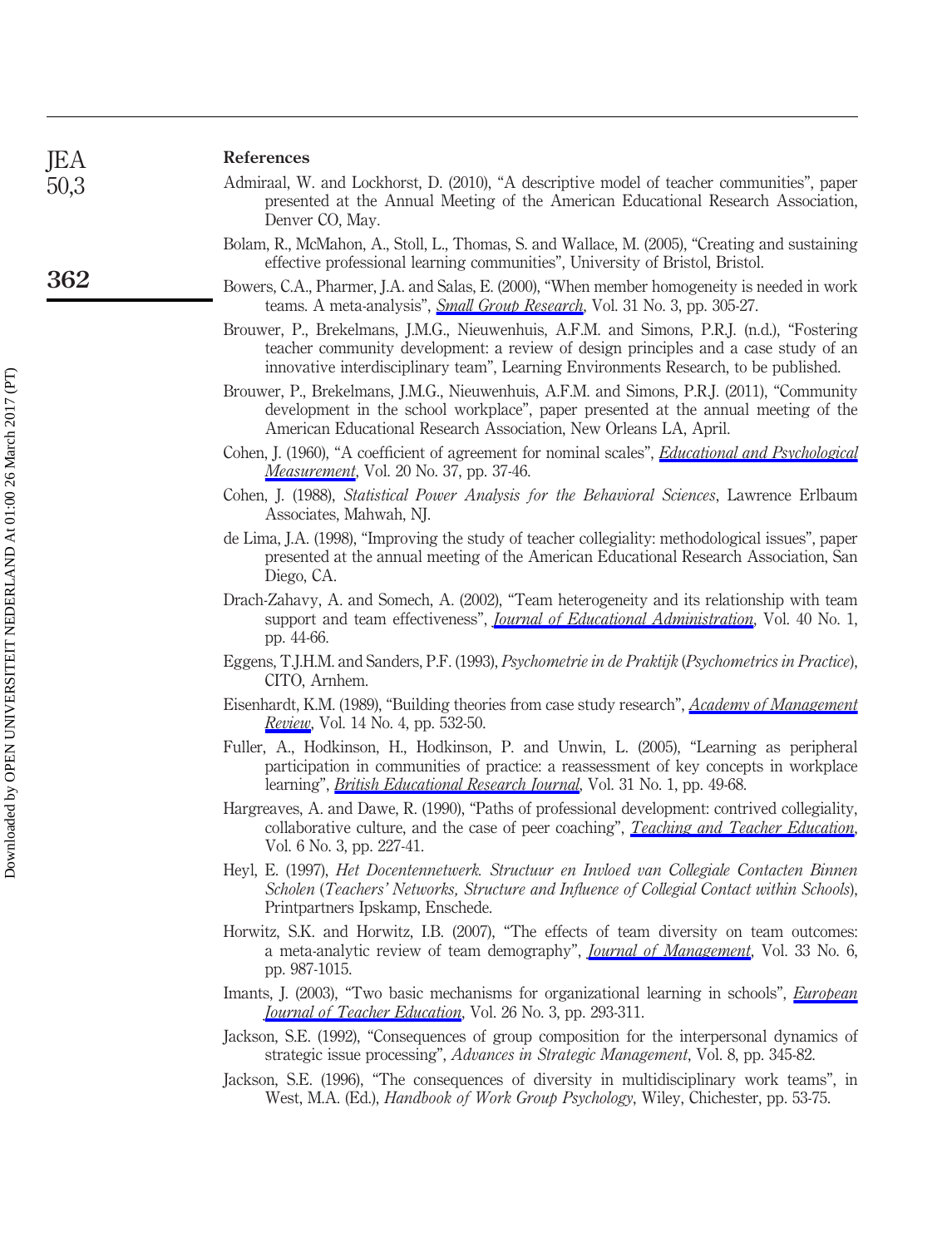- James, C.R., Dunning, G., Connolly, M. and Elliott, T. (2007), "Collaborative practice: a model of successful working in schools", *[Journal of Educational Administration](http://www.emeraldinsight.com/action/showLinks?system=10.1108%2F09578230710778187)*, Vol. 45 No. 5, pp. 541-55.
- Land, M.L. (1980), "Teacher clarity and cognitive level of questions: effects on learning", *[Journal](http://www.emeraldinsight.com/action/showLinks?crossref=10.1080%2F00220973.1980.11011762&isi=A1980KX81100010)* [of Experimental Education](http://www.emeraldinsight.com/action/showLinks?crossref=10.1080%2F00220973.1980.11011762&isi=A1980KX81100010), Vol. 49 No. 1, pp. 48-51.
- Lave, J. and Wenger, E. (1991), *[Situated Learning. Legitimate Peripheral Participation](http://www.emeraldinsight.com/action/showLinks?crossref=10.1017%2FCBO9780511815355)*, University of Cambridge Press, Cambridge.
- Leech, N.L. and Onwuegbuzie, A.J. (2009), "A typology of mixed methods research designs", **[Quality and Quantity](http://www.emeraldinsight.com/action/showLinks?crossref=10.1007%2Fs11135-007-9105-3&isi=000262652900008), Vol. 43 No. 2, pp. 265-75.**
- Levine, T.H. and Marcus, A.S. (2010), "How the structure and focus of teachers' collaborative activities facilitate and constrain teacher learning", [Teaching and Teacher Education](http://www.emeraldinsight.com/action/showLinks?crossref=10.1016%2Fj.tate.2009.03.001&isi=000275614500003), Vol. 26, pp. 389-98.
- Li, L.C., Grimshaw, J.M., Nielsen, C., Judd, M., Coyte, P.C. and Graham, I.D. (2009), "Evolution of Wenger's concept of community of practice", *[Implementation Science](http://www.emeraldinsight.com/action/showLinks?crossref=10.1186%2F1748-5908-4-11)*, Vol. 4 No. 11, available at: www.implementationscience.com/content/4/1/11
- Little, J.W. (1990), "The persistence of privacy: autonomy and initiative in teachers' professional relations", [Teachers College Record](http://www.emeraldinsight.com/action/showLinks?isi=A1990DE32100003), Vol. 91 No. 4, pp. 509-36.
- Louis, K.S., Marks, H. and Kruse, S. (1996), "Teachers' professional community in restructuring schools", *[American Educational Research Journal](http://www.emeraldinsight.com/action/showLinks?crossref=10.3102%2F00028312033004757&isi=A1996WD76900001)*, Vol. 33 No. 4, pp. 757-98.
- Main, K. and Bryer, F. (2005), "What does a 'good' teaching team look like in a middle school classroom?", in Bartlett, B., Bryer, F. and Roeback, D. (Eds), Stimulating the 'Action' as Participant in Participatory Research, Vol. 2, Griffith University, Nathan, pp. 196-204.
- Quinn, R.E. (1988), Beyond Rational Management, Jossey-Bass, San Francisco, CA.
- Quinn, R.E. and Restine, L.N. (1996), "Interdisciplinary teams: concerns, benefits, and costs", Journal of School Leadership, Vol. 6 No. 5, pp. 494-511.
- Quinn, R.E. and Rohrbaugh, J. (1981), "A comparing values approach to organizational effectiveness", *[Public Productivity Review](http://www.emeraldinsight.com/action/showLinks?crossref=10.2307%2F3380029)*, Vol. 5 No. 2, pp. 122-40.
- Seashore, K.R., Anderson, A.R. and Riedel, E. (2003), "Implementing arts for academic achievement: the impact of mental models, professional community and interdisciplinary teaming", paper presented at the 17th Conference of the International Congress for School Effectiveness and Improvement, Rotterdam.
- Scribner, J.P., Sawyer, R.K., Watson, S.T. and Myers, V.L. (2007), "Teacher teams and distributed leadership: a study of group discourse and collaboration", *[Educational Administration](http://www.emeraldinsight.com/action/showLinks?crossref=10.1177%2F0013161X06293631&isi=000243887900003) [Quarterly](http://www.emeraldinsight.com/action/showLinks?crossref=10.1177%2F0013161X06293631&isi=000243887900003)*, Vol. 43 No. 1, pp. 67-100.
- Shapira-Lishchinsky, O. (2009), "Israeli teachers' perceptions of mentoring effectiveness", [International Journal of Educational Management](http://www.emeraldinsight.com/action/showLinks?system=10.1108%2F09513540910970485), Vol. 23 No. 5, pp. 390-403.
- Skerrett, A. (2010), "'There's going to be community. There's going to be knowledge': designs for learning in a standardised age", [Teaching and Teacher Education](http://www.emeraldinsight.com/action/showLinks?crossref=10.1016%2Fj.tate.2009.09.017&isi=000275614500032), Vol. 26, pp. 648-55.
- Stewart, G.L. (2006), "A meta-analytic review of relationships between team design features and team performance", *[Journal of Management](http://www.emeraldinsight.com/action/showLinks?crossref=10.1177%2F0149206305277792&isi=000235135800002)*, Vol. 32 No. 1, pp. 29-54.
- Stoll, L., Bolam, R., McMahon, A., Wallace, M. and Thomas, S. (2006), "Professional learning communities: a review of the literature", *[Journal of Educational Change](http://www.emeraldinsight.com/action/showLinks?crossref=10.1007%2Fs10833-006-0001-8)*, Vol. 7 No. 4, pp. 221-58.
- Turner, J.C. (1987), Rediscovering the Social Group: A Self-categorization Theory, Blackwell, Oxford.

Communities of practice

363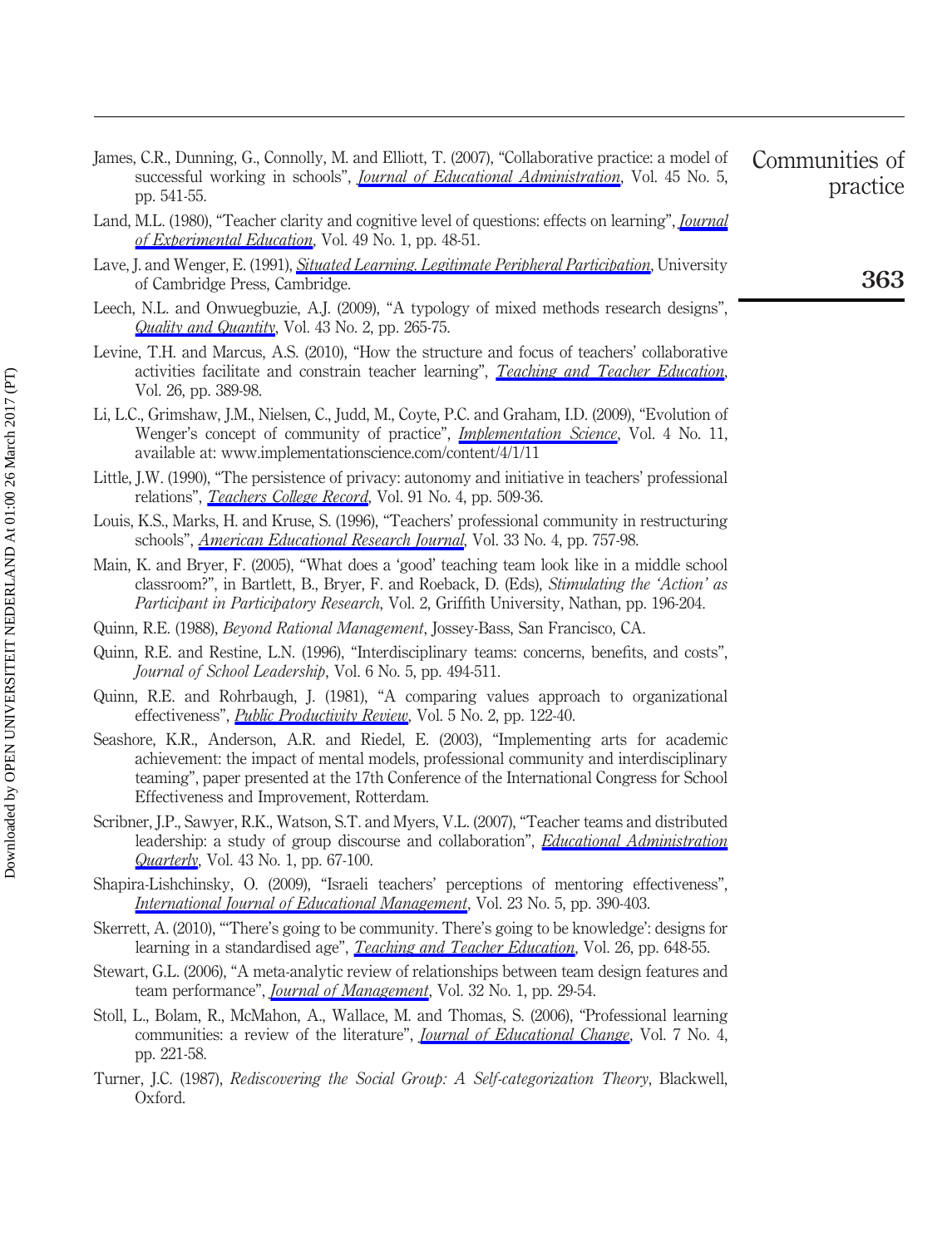| JEA<br>50,3 | Vescio, V., Ross, D. and Adams, A. (2008), "A review of research on the impact of professional<br>learning communities on teaching practice and student learning", Teaching and Teacher<br><i>Education</i> , Vol. 24, pp. 80-91. |
|-------------|-----------------------------------------------------------------------------------------------------------------------------------------------------------------------------------------------------------------------------------|
|             | Webber, S.S. and Donahue, L.M. (2001), "Impact of highly and less job-related diversity on work<br>group cohesion and performance: a meta-analysis", <i>Journal of Management</i> , Vol. 27,<br>pp. 141-62.                       |
| 364         | Weick, K.E. (1979), The Social Psychology of Organizing, 2nd ed., Addison-Wesley, Reading, MA.                                                                                                                                    |
|             | Wenger, E. (1998), <i>Communities of Practice. Learning, Meaning and Identity</i> , Cambridge<br>University Press. Cambridge.                                                                                                     |
|             | Wenger, E., McDermott, R. and Snyder, W.M. (2002), Cultivating Communities of Practice: A Guide<br>to Managing Knowledge, Harvard Business School Press, Boston, MA.                                                              |
|             | Westheimer, J. (1999), "Communities and consequences: an inquiry into ideology and practice in<br>teachers' professional work", <i>Educational Administration Quarterly</i> , Vol. 35 No. 1,<br>pp. 71-105.                       |
|             | Yandell, J. and Turvey, A. (2007), "Standards or communities of practice? Competing models of<br>workplace learning and development", <i>British Educational Research Journal</i> , Vol. 33 No. 4,                                |

#### Further reading

pp. 533-50.

Onwuegbuzie, A. and Leech, N.L. (2007), "A call for qualitative power analysis", *[Quality and](http://www.emeraldinsight.com/action/showLinks?crossref=10.1007%2Fs11135-005-1098-1&isi=000243141800007)* [Quantity](http://www.emeraldinsight.com/action/showLinks?crossref=10.1007%2Fs11135-005-1098-1&isi=000243141800007), Vol. 41, pp. 105-21.

#### Corresponding author

Patricia Brouwer can be contacted at: patricia.brouwer@ecbo.nl

To purchase reprints of this article please e-mail: reprints@emeraldinsight.com Or visit our web site for further details: www.emeraldinsight.com/reprints